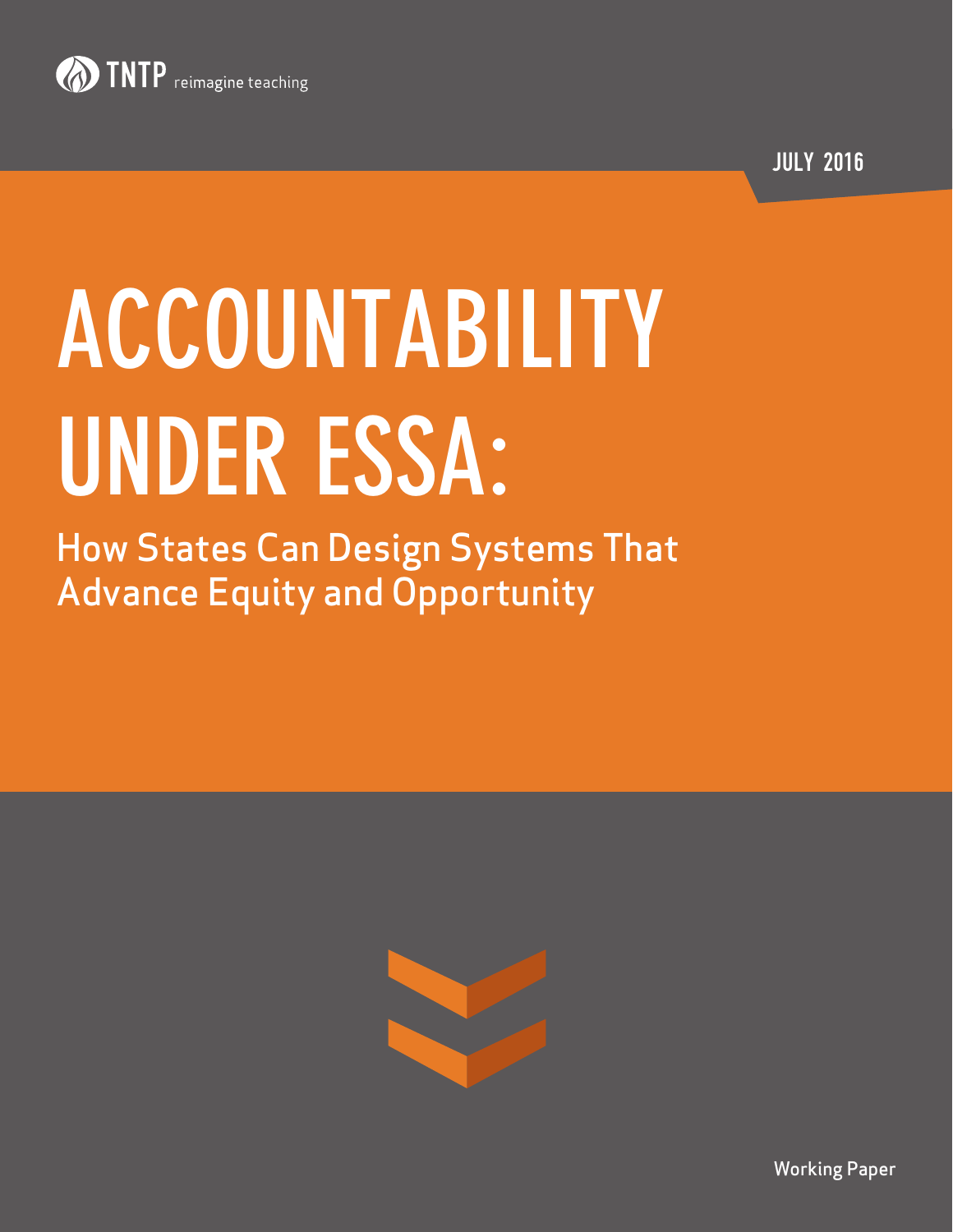

# **CONTENTS**

<span id="page-1-0"></span>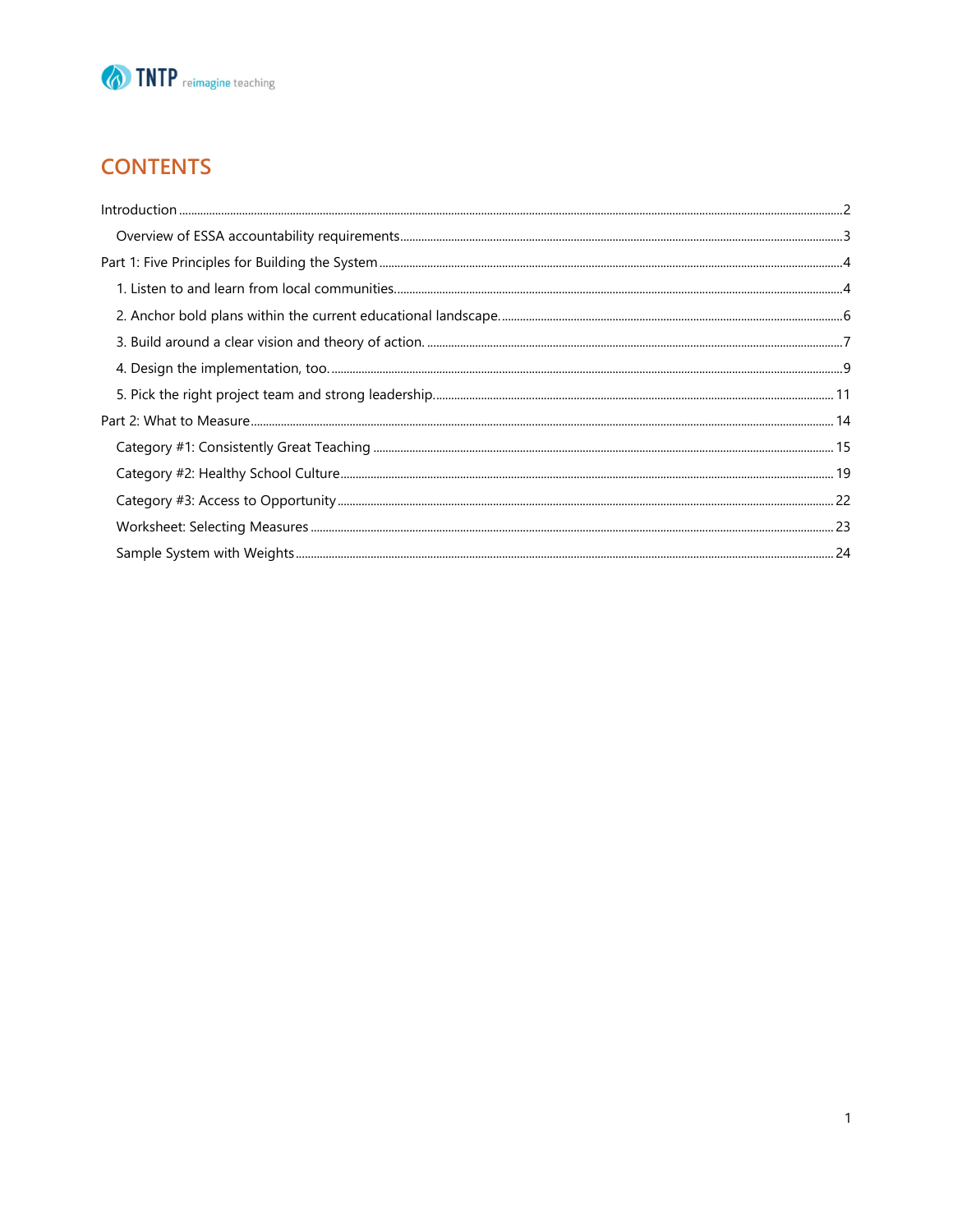

### **Introduction**

Educational equity has long been a shared responsibility of the federal government and individual states. The passage of the Every Student Succeeds Act (ESSA) last year marked a significant shift in the balance of power, though, giving states new authority and flexibility to deliver on the promise of public education in the way that works best for the communities they serve. States now have more power to fully align policies with their vision for the educational experience they want for every student.

Nowhere does this opportunity to put innovation to work in service of equity loom larger than in ESSA's provisions on school accountability systems. Done right, accountability systems are among the most powerful tools at a state chief's disposal to advance ESSA's goals of "school quality and student success." They should embody a state's vision of an excellent education and definition of a great school, describe the shared goals that all schools should be working toward—and, crucially, help monitor whether the vision and goals are actually becoming a reality for all students in every corner of the state.

But strong accountability systems are about much more than a rating. They also provide valuable information to school and district leaders about how individual groups of students are performing, which can help guide school improvement efforts. And they give families a clear, comprehensive picture of every school that can help them make informed choices on behalf of their children.

These are the kinds of accountability systems state chiefs should be striving to create as they begin revising their current systems as required by ESSA. Getting accountability right means making smart choices about how to measure school success—after all, there's plenty of truth in the adage that "what gets measured gets done." And thanks to the new flexibility in ESSA, states will have more potential measures to use than ever before. With this opportunity comes new risks and challenges that state chiefs will need to be thoughtful about as they move forward. Too much too quickly in any system can complicate implementation or dilute the value of new measures. States will need to find the right balance of being bold and holistic while making smart choices that keep the focus on what's most important.

Often overlooked, though, is the fact that *how* states go about making those decisions matters at least as much as the decisions themselves. State chiefs need to put time and thought into opening meaningful, two-way lines of communication with local communities; planning for smooth implementation; and assembling the right project team. Most importantly, they need to work with internal and external stakeholders to create a clear vision for public education in their state—a shared understanding of the results schools should deliver for all students—along with a theory of action for making that vision a reality. Without this foundation in place, states risk seeing their accountability systems crumble from valuable tools that genuinely support school and student success into a mere compliance exercise—and a missed opportunity for an entire generation of students.

ESSA requires school-based performance measures and not district performance measures so in this paper, we focus on the former. We do think it is critical for states to consider the role of districts in improving education quality and equity and so make recommendations in places throughout this paper about how states can ensure districts have a productive role as part of a state strategy.

In this working paper, we offer some guiding principles to state chiefs and state education agencies on both the process and the substance of the accountability systems they're about to build. In Part 1, we suggest five principles for building the system:

- **1. Listen to and learn from local communities.**
- **2. Anchor bold plans within the current educational landscape.**
- **3. Build around a clear vision and theory of action.**
- **4. Design the implementation, too.**
- **5. Pick the right project team and strong leadership.**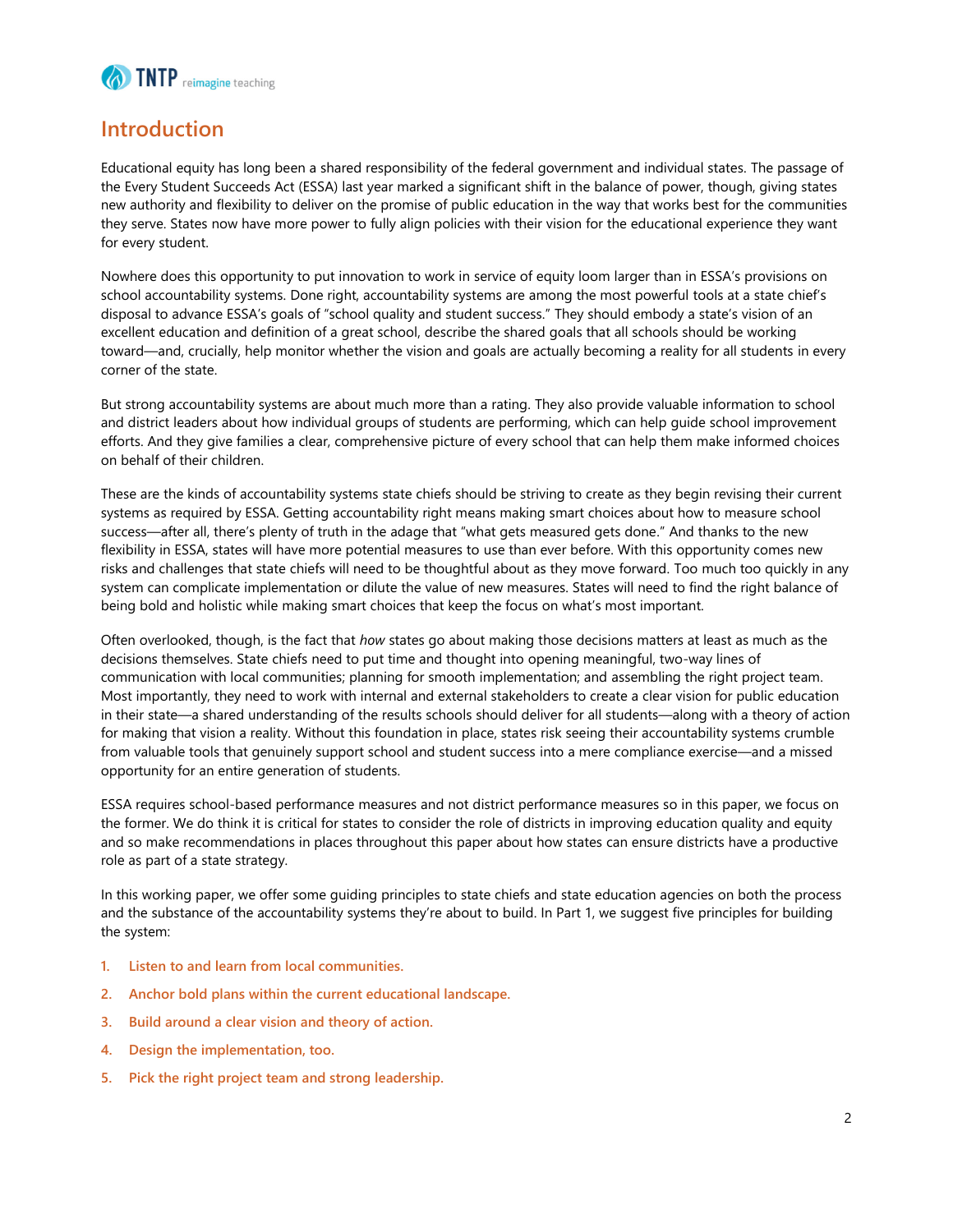

And in Part 2, we suggest that states include other indicators of school quality and student success accountability measures from three broad categories:

- **1. Consistently great teaching (especially equitable access to great teaching, a measure all states should include)**
- **2. Healthy school culture**
- **3. Access to opportunity**

Our intent is not to provide a universal set of step-by-step instructions, since the context in every state is different. Instead, we hope our ideas will help state chiefs and their teams organize their thinking—whether at the start of the design process or to take stock of design efforts that are already in progress—about how to get from their current system to one that reflects voices from across their communities, advances educational equity, and makes a difference for as many students as possible.



<span id="page-3-0"></span>The accountability system requirements of ESSA are intended to reinforce ESSA's underlying principle that all students are held to college and career ready standards while affording states flexibility in the measures of school quality and student success used to monitor and improve outcomes for all students. Under the proposed regulations published in May of 2016, key provisions and goals for the accountability systems include:

- States actively engage with their communities and stakeholders in the development of their state plan, including their accountability system;
- States set their own ambitious goals and measurements of progress toward academic outcomes;
- States use a multi-measure statewide accountability system that:
	- o Includes indicators of academic achievement, graduation rates, academic progress, and progress toward English language proficiency *and*
	- o Includes at least one additional indicator of school quality and student success. These indicators must measure the performance of all students in all public schools, differentiate so that they allow for comparison between subgroups, demonstrate variation across schools, and be measures of factors likely to increase graduation rates or academic achievement.
	- o Weights the academic indicators "much greater" than the other indicators
	- o Provides a comprehensive, summative rating for every public school
	- o Enables the comparison of subgroups of students on each measure

**NOTE:** The list above includes only the requirements specific to state accountability systems (the focus of this paper). States are also required to include other elements in their broader consolidated plans, such as strategies and actions based on the information identified in the accountability system.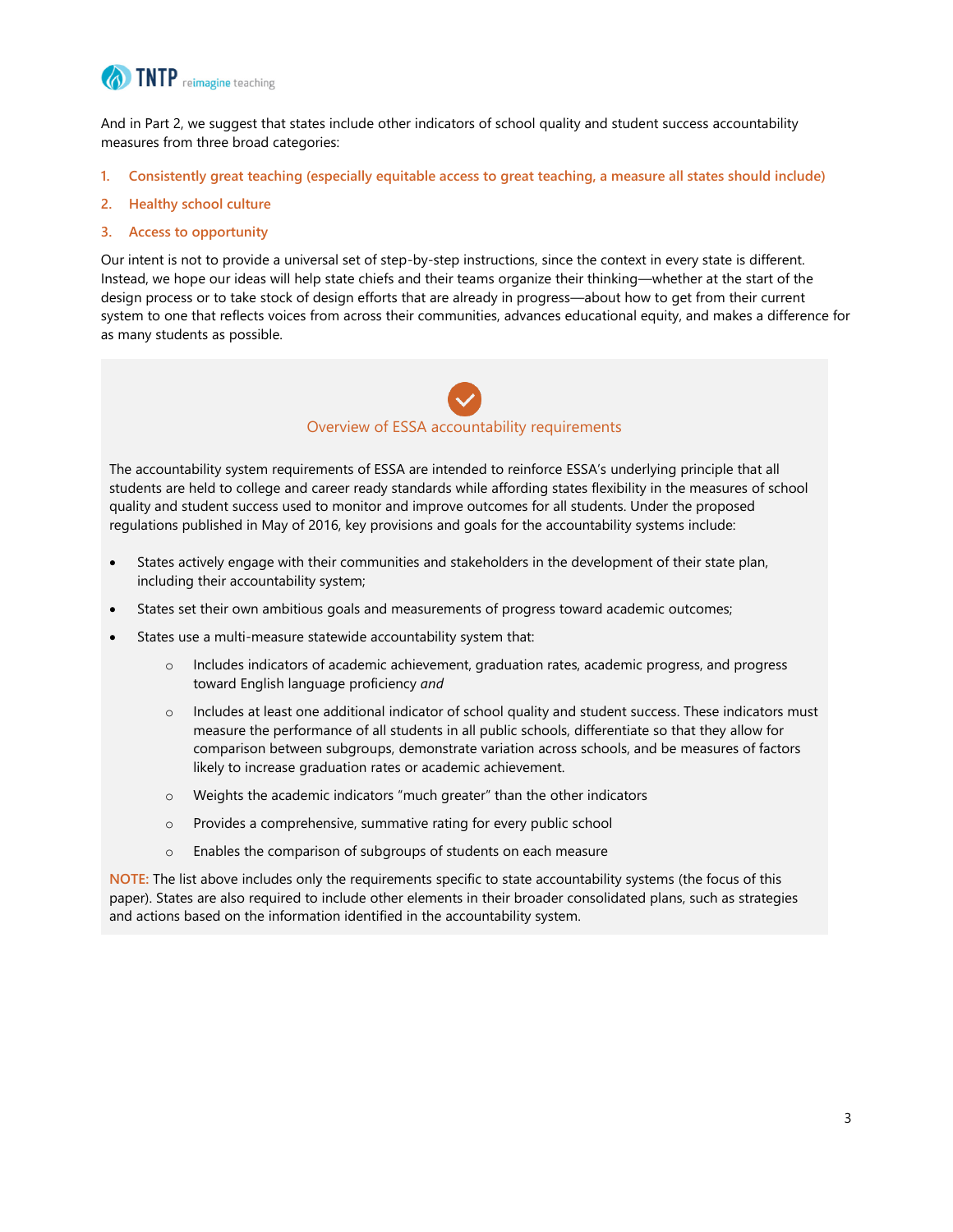

# <span id="page-4-0"></span>**Part 1: Five Principles for Building the System**

#### <span id="page-4-1"></span>1. Listen to and learn from local communities.

Engaging with teachers, families, and other stakeholders is not only required by ESSA, but is critical to the success of any new accountability system. The more school communities feel that the system reflects priorities that matter to them—and the less they feel like the system has been imposed from on high—the more likely they will be to embrace it, and the greater positive change it can achieve. More to the point, engaging the people who will be implementing the system and the communities the system is designed to support is simply the right thing to do.

Authentic community engagement means starting and maintaining a genuine, ongoing two-way conversation, in which stakeholders have a real voice in values and priorities reflected in the system. This conversation should start long before the state begins considering specific accountability measures, and should continue into the actual implementation of the system. In particular, states should focus on understanding what matters most to stakeholders about the schools in their communities. Discussions centered on fundamental questions such as how parents know whether a school has been good for their child are crucial to developing a vision—and, eventually, an accountability system—that resonates with the community. What states hear in these conversations will feed into their theory of action (see design principle #3 below).

As with any meaningful engagement process, clear and well-planned communication is crucial. The Education Department's release of draft accountability regulations and the beginning of the school year give states a perfect opportunity to clarify their goals for stakeholder engagement and ensure that their plans for revising their accountability systems actually reflect those goals. In particular, states should set clear expectations for how and when stakeholders can engage at every stage of developing the new accountability system, from the broader vision about great schools to specific measures—how the state will collect feedback, which aspects of the system are truly open for debate, and when interested stakeholders can expect an update on how their feedback influenced the design. States should make plans to take the conversation to stakeholders rather than expecting stakeholders to come to them—for example, by hosting forums in places of worship, community centers, or schools, or by hosting events in the dominant languages in each neighborhood.

The form, structure and approach to stakeholder engagement will look different in every state depending on the size of the state and other local factors. In a large state, for example, state leaders may be best served by establishing advisory committees in multiple regions, using statewide surveys to gather input and tailoring the engagement to local context. In smaller states, leaders may be able to effectively engage through a single statewide advisory committee and series of conversations with stakeholders. And, states will need to consider who to partner with in developing and carrying out various engagement activities.

States should develop concrete strategies that look to district, school and charter leaders as key partners in their engagement efforts, as these local leaders have the closest ties to their local communities and are best positioned to lead most of the direct engagement. This partnership with local leaders should include soliciting their input on the state's overall stakeholder engagement strategy, as well as the accountability plan itself (since they will be key stakeholders themselves, responsible for many aspects of implementation). States should also plan to provide support that gives local leaders as much capacity as possible to connect with their communities. For example, states could think about assigning a point person to each LEA, providing high level guidance in the form of presentation templates or guiding questions, and creating a user-friendly online tool to report the feedback the LEA gathers. Done well, this partnership with local leaders will increase the quality and diversity of the input states can collect.

States should also look for opportunities to bring new voices into the conversation beyond well-established education groups (such as PTAs or school site councils). In many communities, organizations with the deepest roots have historically been underrepresented in conversations about education policy. For example, states may want to conduct special outreach to local chapters of culturally-based organizations (National Urban League, NCLR, etc.) or organizations that advocate for bilingual students or students with disabilities. States should also actively look for representatives from any relatively new constituencies—for example, organizations that advocate for a burgeoning refugee community in a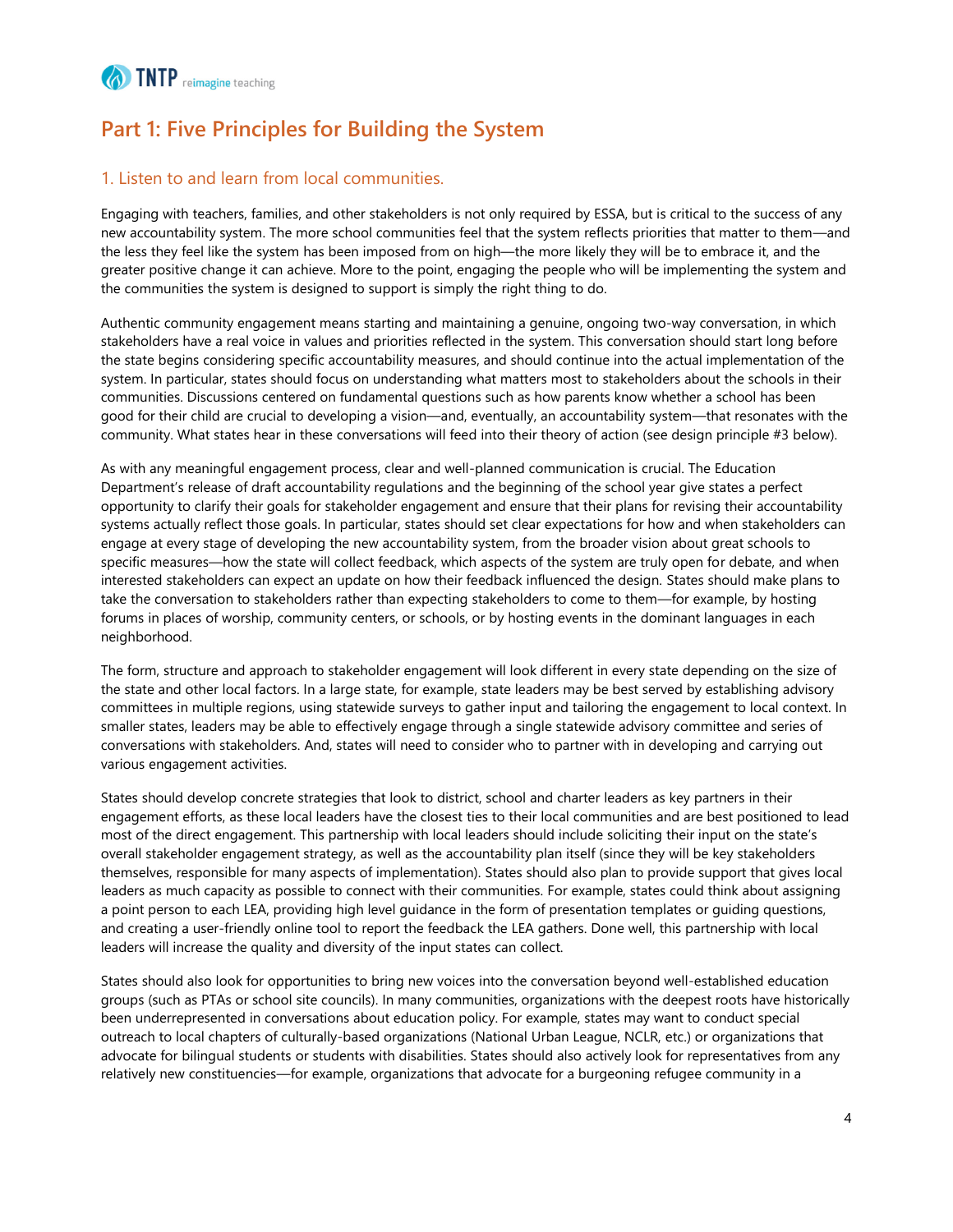

l

particular area. Students are another important stakeholder group (the most important one, in many respects) that often goes unrepresented in these kinds of discussions.

In states where the accountability system design is being led by a steering committee, the superintendent and project lead should add outside community representatives to the committee. States could also create a separate external steering committee that helps synthesize and funnel feedback to the internal project team.

# IN FOCUS

#### Engaging Stakeholders & Communities

Many states have already begun engaging their communities about accountability systems and other aspects of ESSA. Some are struggling to give stakeholders enough meaningful opportunities to help inform policy decisions, while others have taken promising early steps toward giving their communities a real voice in the development of new accountability systems.

In **Hawai'i**, the Department of Education launched a nine-month effort to collect input on the state's strategic plan. In the first two months of this effort, HI DOE conducted more than 100 focus groups around the state, and gathered community input through an online survey, public comments at regularly scheduled meetings, and meetings with a broad array of stakeholders. To simplify participation, the state offered "community kits" for the public to host their own focus groups, and the HI DOE has engaged in a robust direct outreach and social media campaign to maximize awareness of the state's review of their strategic plan. States that take a similar approach will want to ensure that they have sufficient staff prepared to participate and engage with stakeholders on a large scale and log all the feedback collected, and that they clearly define the purpose and scope in a way that can best inform the state's planning and actions (while still making it clear the feedback is welcome).

In addition to soliciting input through a dedicated e-mail address, **Illinois** officials conducted a listening tour in April and May to solicit input in the development of the state's plan to address ESSA accountability requirements. Attended by over 450 stakeholders at eleven sites, the tour sought input on a series of questions about student achievement, accountability, and how to improve coordinated services to schools and districts. A group of interested leaders and organizations has also begun convening to discuss ESSA and input they would like to provide to the state. States that take a similar approach to stakeholder engagement will want to ensure that while they are strategic about defining questions for stakeholders, they also allow room for broader input on the opportunities of ESSA and the state's vision. And where organizations outside the state education agency are generating input or ideas, state leaders should articulate what input would be most valuable while welcoming support or new ideas.

The Council of Chief State School Officers (CCSSO) has also released a comprehensive stakeholder engagement guide that state chiefs and their teams should find useful in developing or refining their plans.<sup>1</sup>

With all community meetings, listening tours or opportunities to address state boards, certain groups of stakeholders, including advocacy and professional organizations, have greater experience coordinating attendance by their members or supporters than the general public and certain communities. This can be an advantage to the state in obtaining a level of input, but states should consider the input received with this in mind and be intentional in their efforts to diversify participation so that it most closely reflects the families, students, and communities their schools serve.

<sup>&</sup>lt;sup>1</sup> The quide is available here:<http://www.ccsso.org/Documents/2016/ESSA/GuideonESSAStakeholderOutreach.pdf>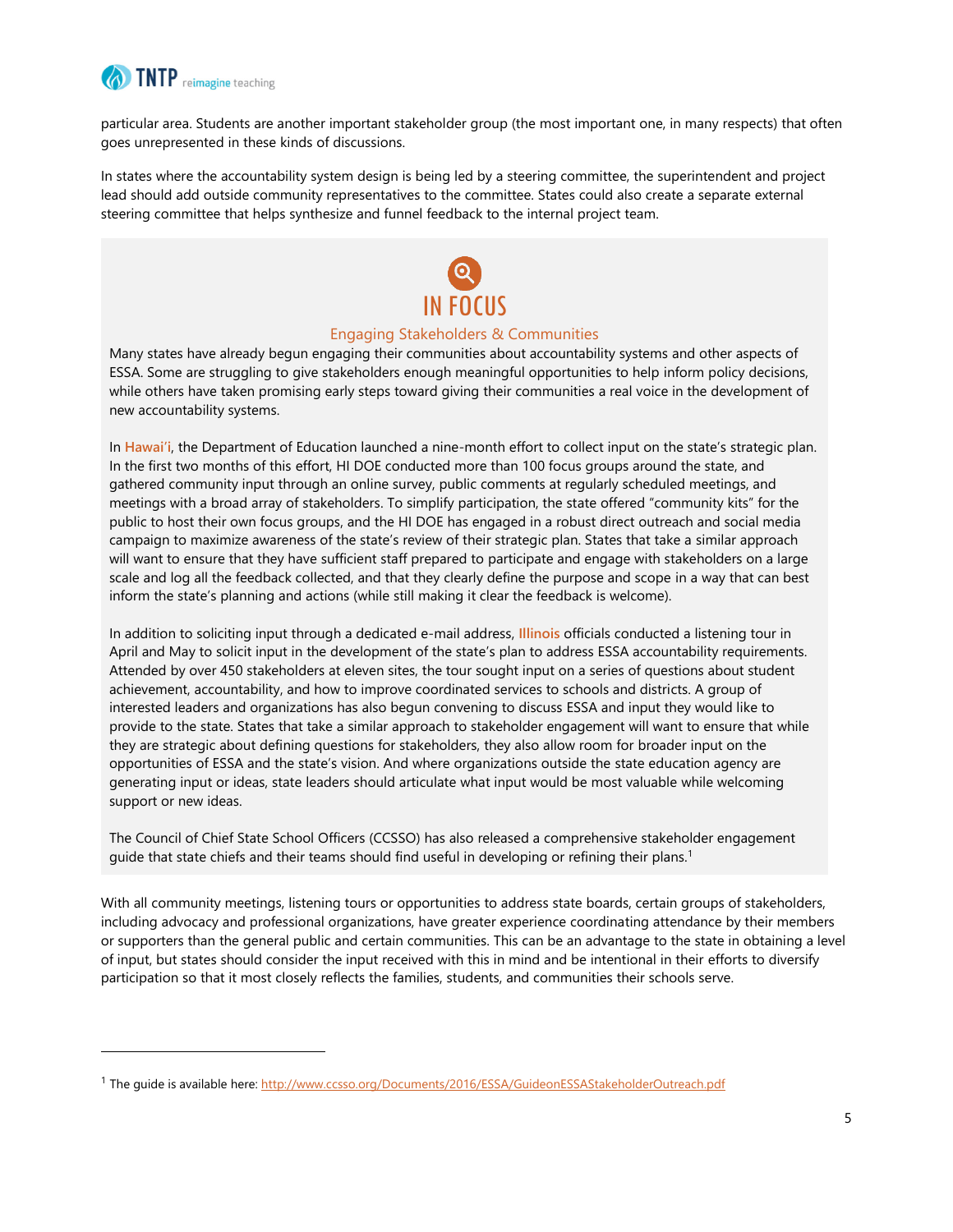

*Key Questions to Answer*

- What opportunities will stakeholders have to learn about and provide input on the accountability system?
- Who are the stakeholder groups, and who will be responsible for leading the relationship with each group?
- What person or group will be responsible for collecting feedback and synthesizing it for the project team?
- How will the state report back to stakeholders on how their feedback helped shape the system?
- What organizations/groups—especially those that have traditionally been underrepresented in education policy conversations—will the state make a special effort to engage?

#### <span id="page-6-0"></span>2. Anchor bold plans within the current educational landscape.

Accountability systems need to walk a fine line between aspirational and practical. They should be bold enough to rally schools around ambitious goals and push them to reach new heights. At the same time, they need to be grounded in the reality of the state's current education system—or else risk becoming impossible (or untenable) to implement.

Before selecting any accountability measures, states should conduct a comprehensive review of the systems, policies, and political forces that could directly or indirectly influence the design or implementation of the new accountability system. This process will allow the project team to map their ideal system—the one they'd build with unlimited resources, data, and political capital—to what's possible today, while still leaving room to grow toward something more ambitious in the years to come.

Specifically, states should analyze five key areas:

**1. The current accountability system:** Reflecting on the successes and challenges of the current accountability system will help focus the discussion about how it might need to change to meet the state's goals.

*Key Questions to Answer*

- What's working about the current system in terms of its ability to advance the state's vision?
- What's not working or needs to be reimagined?
- Has the current system created any unintended incentives or consequences that need to be mitigated in the new system?
- Are there any LEAs that have built strong, district-wide accountability systems or school report cards? What lessons can the state learn from those systems?

**2. Student outcomes, progress & gaps:** States need a clear understanding of trends in academic performance (overall and by subgroups) to ensure that new accountability systems are focused on improving outcomes for students—especially those most at risk of falling behind.

*Key Questions to Answer*

- What do progress and success look like at the school level in gains and over what time period and are student outcomes generally tracking toward where the state wants them to be?
- How have student outcomes changed among subgroups identified under the current system?
- Are there similarities among schools or subgroups that have improved, stagnated, or worsened?
- What supports, interventions, or actions were undertaken by the state that can be connected to the changes in outcomes?
- Have there been gaps in or underperformance among schools or sub-groups that were not identified by the current system as warranting intervention or additional supports?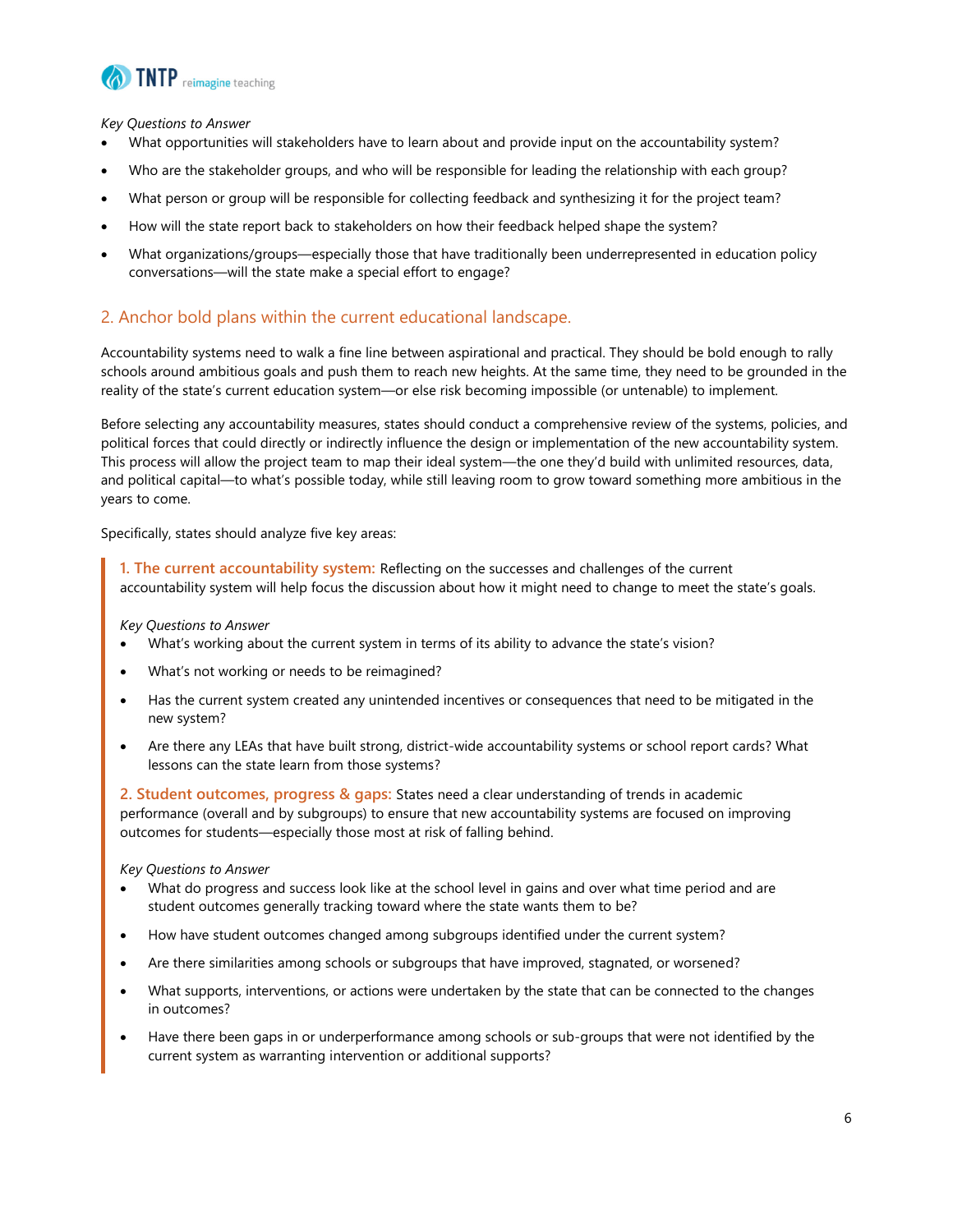

 Which LEAs—or even clusters of schools across the state—are positive outliers in terms of student achievement? What is the state's plan to help other LEAs learn from those successes?

**3. Major initiatives:** The new accountability system should be designed to help support and evaluate the success of the state's major educational initiatives.

*Key Questions to Answer*

- What are the state's top-priority initiatives, now and in the coming years (to the extent those are known)?
- How can the accountability system support those initiatives?
- Would linking the accountability system to any of these initiatives jeopardize their success?

**4. Data and human capital systems:** Knowing what data is at the state's disposal will help the project team decide which potential measures can actually be measured right now, and what data the state needs to begin collecting to make other measures possible in the long run.

*Key Questions to Answer*

- What data is already being collected for the current accountability system or for other initiatives?
- Which office is collecting the data?
- What other data sources/systems will become available in the near future?
- Is this data equally valid in all school environments—urban, suburban, and rural? Are there specific data sets that make more sense in some school contexts than others?

**5. Governance structure and political constraints:** The project team needs to understand whether any changes to the accountability system require approval outside the state education agency, so that they can prepare to navigate those processes and manage any ensuing challenges.

*Key Questions to Answer*

- Do any of the changes being considered to the accountability system conflict with statutes, regulations, board policies, or other governance structures?
- What is the exact mechanism for changing any formal policies that could potentially conflict with the new accountability system?
- What is the extent, source, and basis of any potential opposition to changing or adding those policies?

The project lead should consider involving staff beyond the project team in this analysis, to ensure that it captures the best and most informed thinking from across the agency (for example, staff in charge of educator effectiveness, interventions/turnarounds, federal and state policy, data, district support, and relations with local boards and professional associations).

#### <span id="page-7-0"></span>3. Build around a clear vision and theory of action.

Successful accountability systems flow from a state's vision for what public education should look like—essentially, the results great schools should produce for students to ensure that they're ready for college or a career. Setting this vision is ultimately the responsibility of the state chief, but it should be based on extensive input from teachers, school and school system leaders, students, families, and other stakeholders.

A strong vision statement should clearly define what school quality and student success mean in each state's particular economic and cultural context, in a way that can actually be observed and measured. It should be paired with a clear theory of action about how the state can use its formal powers and informal leverage points to make the vision a reality for all students.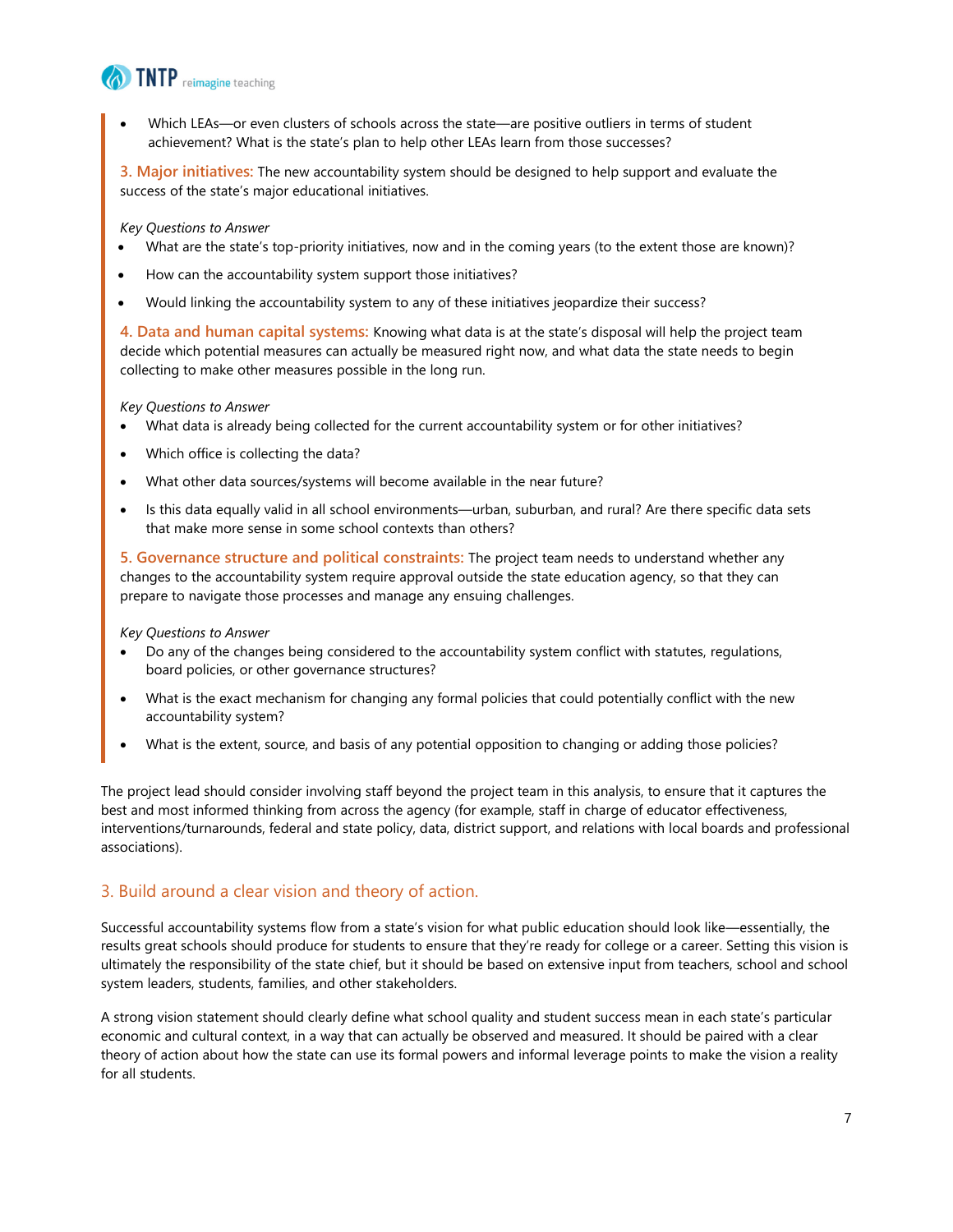

The role of the accountability system, then, is to monitor progress toward a specific set of outcomes for students, and to report on that progress in a way that's transparent to the entire community—while still empowering individual districts and schools to use their discretion on how to best make that progress happen. Results from the accountability system can also help states continuously reevaluate and refine the theory of action itself.



#### Building a Strong Theory of Action

By itself, a vision statement is too vague to inform an accountability system or any other initiative. State chiefs need to ensure that their vision is specific enough to be actionable—that it spells out, for example, the essential qualities of a great education in their state and the hallmarks of schools that deliver it—and that it is paired with a clear theory of action. This theory of action should describe how particular actions the state takes (especially through the accountability system) will produce specific results that lead to particular outcomes for students. It may be easiest to think of the theory of action as a series of "if…then" expressions: "If we do X, then Y will happen; and if Y happens, then Z will occur for kids."

States can start by answering four key questions (presented here with sample answers):

- 1. What is our vision for students who have been educated through our public education system and how are we developing that vision?
	- *a. As state education leaders, it is our responsibility to articulate a clear and ambitious vision focused on opportunity for all students and to engage with communities to develop that shared vision of great schools and student success.*
	- b. *We believe all students must receive an education that prepares them for post-secondary success and the choice of college or career paths.*
- 2. What conditions must be present for that outcome to happen? *All students and families must have access to:* 
	- *a. Excellent teaching*
	- *b. Rigorous & high quality courses*
	- *c. Healthy learning environments*
	- *d. Accurate assessment of learning*
- 3. How will we know these conditions are present?
	- *a. A fair and accurate assessment of educator ability*
	- *b. An audit or analysis of courses offered, their alignment with standards, and the quality of instruction*
	- *c. A survey or other examination of the school culture, systems, and practices*
	- *d. Regular assessment of student learning and access to robust data for all students*
- 4. What is the role of the state in driving, supporting, and ensuring these conditions?
	- *a. Comprehensive educator effectiveness assessment systems that are used to improve teaching practices*
	- *b. Systems, policies and practices that govern and monitor course offerings and instruction*
	- *c. Instruments and support assessing school culture to inform improvement and monitor*
	- *d. Requiring and providing necessary resources to ensure continuous monitoring of student learning*
	- *e. Incentives and rewards for improvement and research-based best practices*
	- *f. Interventions, supports, and consequences when schools are not yet preparing all students for success*
	- *g. Engaging with communities to develop a shared vision of great schools and student success*
	- *h. Transparency with families about school strengths and weaknesses*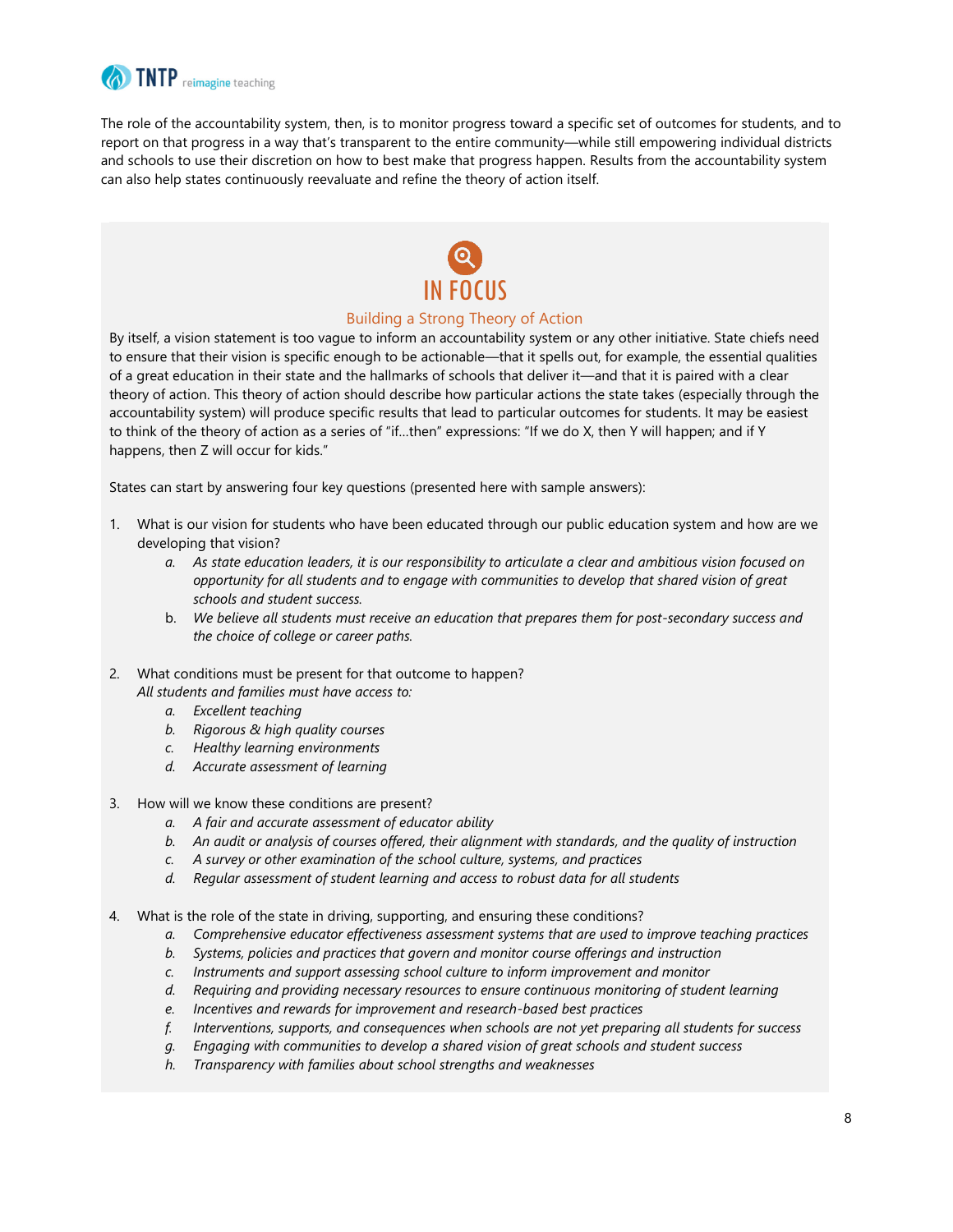

While each element will involve more detailed systems and actions than the abbreviated examples above, at its core, the theory of action flows naturally by arranging the answers to these questions in reverse order: If a state does everything in question #4 and monitors everything in question #3, then it will know and can ensure everything in question #2 and realize the vision articulated in question #1. Within each of these, states will have comprehensive plans of how they get from each element in #4 to #3 and from #3 to #2 and should have a theory of action for each.

States can then examine how the accountability system fits within each element of the theory of action. It's likely that the accountability system will play some role in all elements, but exactly how the system contributes and whether it is a primary or secondary lever will be different for each element. For example, the accountability system may serve primarily to monitor the results of existing initiatives around educator effectiveness in some states, but in states where such initiatives don't exist, the accountability system might serve more to create new requirements. Ultimately, though, the accountability system should be specifically designed to help states advance their theory of action and understand how well it's working.

Similarly, states will need to consider the role, responsibility and appropriate accountability of each level of the school system from the classroom to district office, the SEA's systems and state law or administrative code. While ESSA does not require district level accountability, LEAs inevitably play a critical role in creating quality schools and in setting the stage for student success. States should consider the role of district leaders when developing their school accountability systems, as well as additional policies and systems that directly address district and/or LEA accountability.

#### <span id="page-9-0"></span>4. Design the implementation, too.

No matter how perfect the design, an accountability system is only as effective as its implementation. Sloppy, rushed, or inconsistent implementation can irreparably undermine confidence in the system among key stakeholders—rendering it a useless and potentially controversial compliance exercise instead of a valuable tool that encourages school improvement. Central to the solid implementation of an accountability system is planning that begins in the earliest stages of the design process. An implementation plan should focus on four main areas:

**1. Technical and operational issues:** As soon as all the measures for the system have been identified, the project team should begin assembling a plan for gathering, analyzing, and using the data that will feed into each measure.

*Key Questions to Answer*

- For each measure, which office or staff member is responsible for data collection and analysis? How will progress be monitored and the data used?
- Are any additional systems or resources required to collect and analyze this data? If so, where will those resources come from? Do other state agencies need to be involved?
- What data from the system or individual measures will be shared publicly, either because of federal/state requirements or because it helps advance the state's vision? What are the legal, political, and communications considerations involved in sharing this data?
- How will data from the system or individual measures be used (interventions, support, etc.), either because of federal/state requirements or because it helps advance the state's vision?

**2. Communications:** The project team should create a plan for clearly explaining the new accountability system to LEAs and school communities more broadly, with a focus on managing expectations about what the changes mean for them, soliciting and incorporate feedback from stakeholders (especially educators) on the implementation of the system, and shaping the larger conversation about the state's vision and goals for public education.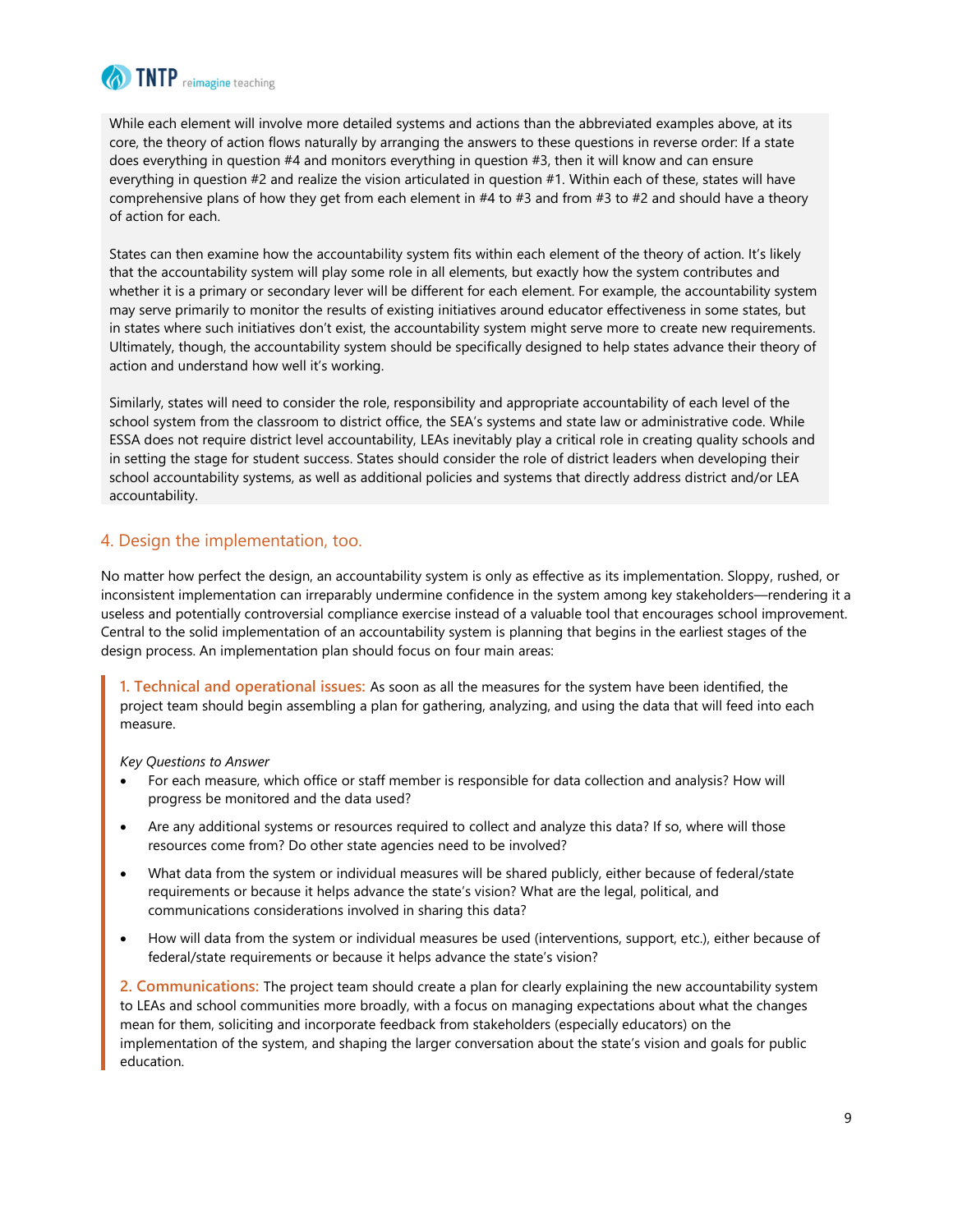

*Key Questions to Answer*

- How will the state communicate with LEAs about the timeline for rolling out the new system, what they will be expected to do differently, and what support they will receive?
- How will the state help families and members of the wider community—including those who don't follow education policy closely or don't speak the community's dominant language—understand how the new system will contribute to a better school experience for students?
- How can communications efforts during the implementation phase build on the project team's stakeholder engagement work during the design phase?
- How will the project team ensure that all offices within the state education agency understand the goals of the new system and their role in implementing it?
- How will the project team know whether the broader community understands the goals of the new system?
- How will the state ensure that advocates in the community who focus on the needs of particular subgroups (e.g., low-income students, students with disabilities, English language learners) are clear on the impact the new system will have for their communities?

**3. Investing and supporting LEAs:** Implementing a new accountability system is not the sole responsibility of the SEA. In fact, there is an equally critical role for district and local leaders and a variety of stakeholders. In addition to engaging with these leaders throughout the design process on what is included in the system, states should have a clear plan for supporting those who will be responsible for the actual implementation of the system. As mentioned previously, while this paper is specifically about school accountability systems, given the important role of LEAs, states will also need to consider the appropriate levers or systems for driving district level change – which may include other, aligned systems that hold districts accountable for those factors more appropriately in their control.

*Key Questions to Answer*

- How will the state help LEAs connect the accountability system to their own vision, goals, and priorities?
- Do the data collection and reporting requirements of the new system feel realistic for most LEAs given their current resources?
- Who at each school district will be responsible for overseeing implementation and compliance with the requirements of the new system? What training will they need on the measures, data systems, or reporting requirements?
- Are local officials equipped with the communications and messaging needed to effectively share information with their school leaders, teachers, and community and respond to concerns?
- Do other elected or appointed local officials have a role to play in communicating about the system or obtaining necessary resources?

**4. Continuous improvement:** As the new accountability system is implemented, the state should expect to make changes in response to unforeseen challenges or opportunities to improve the system, as well as the planned incorporation of long-term measures identified during the initial design process. Some changes could be relatively narrow, like deciding to collect a certain piece of data from a different system or report it in a different way. Others may be broader, like adopting a new measure based on feedback from the field or changes in state priorities. To accommodate both kinds of changes, the implementation plan should include a clear process for regularly taking stock of what's working with the new system and what needs to be improved, devising solutions in collaboration with internal and external stakeholders, and implementing the improvements.

States should also consider creating a working group to monitor implementation and make adjustments as necessary, drawing on the project team and the stakeholder engagement process. In preparing for launch and during the early stages of implementation, this group may need to meet weekly. Once the system has been fully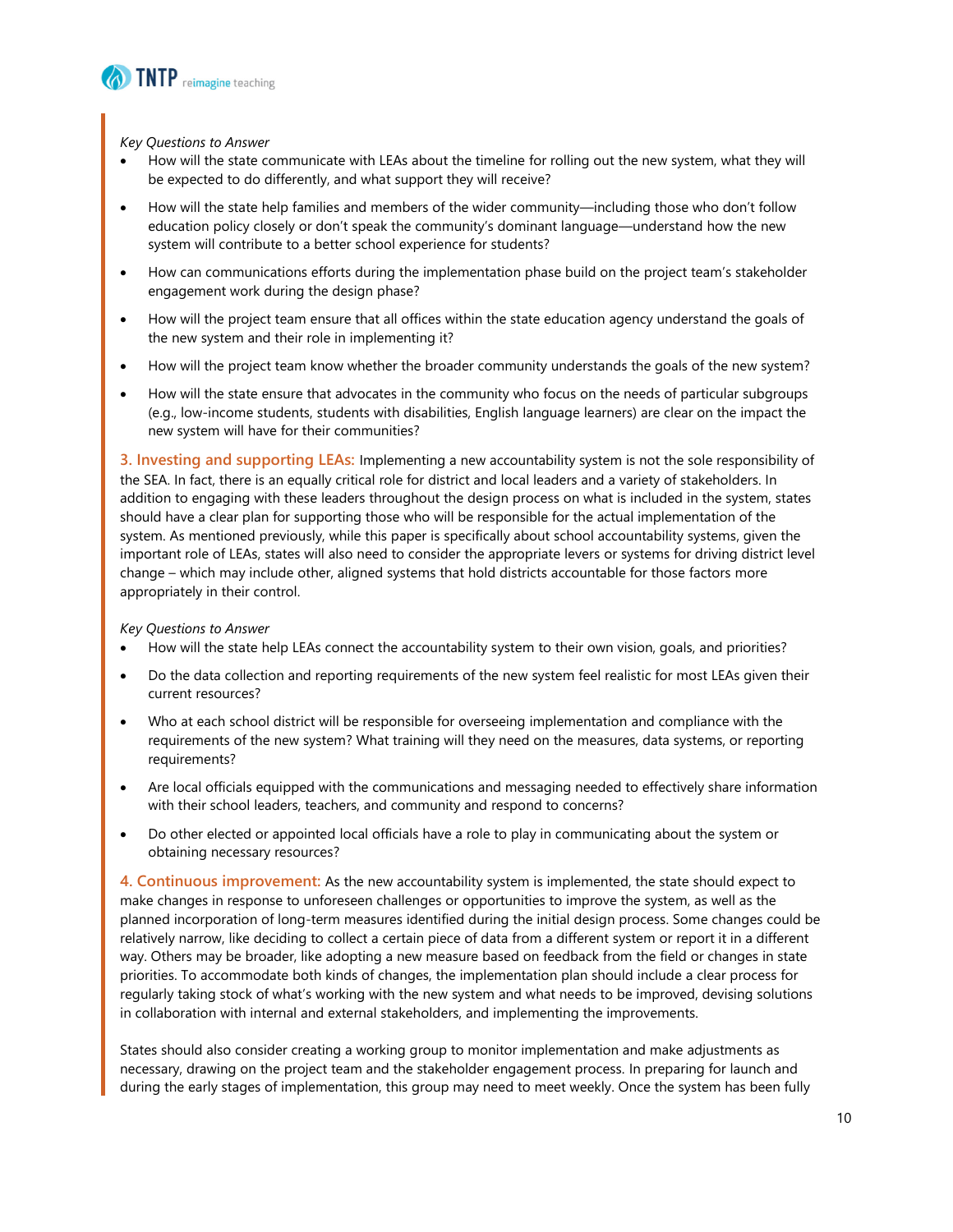

implemented and initial challenges and stakeholder feedback have been addressed, the group should continue to meet at least quarterly to discuss and plan for both short-term improvements and longer-term enhancements to the system.

*Key Questions to Answer*

- How often will the state formally review the structure of the accountability system? Who (internally and externally) will be involved in the review?
- What are the circumstances under which the state would add or remove measures from the system?
- How will the state monitor the fidelity of the data used in the accountability system (including an analysis of other indicators of school quality and student success measures against student outcomes)?

#### <span id="page-11-0"></span>5. Pick the right project team and strong leadership.

Before tackling the question of *what* should change about their accountability systems, states first need to identify *who* will be involved with—and lead—the project internally. An initiative with so many interconnected parts requires a project team with a clear leader and representatives from all offices that will play a role in making the accountability system work.

The **project lead** should be someone the state chief trusts to manage a complex project, and who has a high-level understanding of how offices across the agency function (in isolation and with each other); is fluent in the underlying issues related to school accountability (data systems, assessments, educator effectiveness, etc.); and will be seen as a trusted partner by districts, parents, business leaders, and the wider community. This person will set and manage expectations for the project, and act as the liaison between the project team and the state chief, other state agencies, and external partners. This person will also play a critical role in breaking down silos that too often exist between offices within the SEA: clarifying roles, integrating efforts, and leveraging of strengths across the agency to avoid unintended duplication or gaps in information sharing.

The project lead should assemble a **project team** that includes staff members from across the organization. This team should include a specific owner for each of six critical lines of work:

**1. Project management:** The project lead can opt to be the primary project manager, or can enlist someone else to handle day-to-day coordination, as well as ensure milestones are being met.

**2. Accountability measures:** Measures in the accountability system will draw on the work and expertise of several offices, but one person should be responsible for guiding this part of the design process. This person can expect to facilitate meetings to determine what measures should be included and how they should be implemented, and should be able to engage with detailed questions (such as, "Can this measure really be used in the way we want to use it?" or "Which subgroups will we be breaking out for the measure?" or "Where will we get the data we need for that measure?").

**3. Stakeholder engagement:** One person should be responsible for designing and executing a plan to engage with educators, community leaders, elected officials, and families throughout the design and implementation of the system. This should be somebody who has credibility with important stakeholders and is able to effectively communicate the state's vision and goals for the accountability system, gather feedback on behalf of the project team, and help stakeholders understand how that feedback shaped the system.

**4. Implementation:** Implementing an accountability system effectively requires planning for implementation from the earliest stages of the design process—and this should be one person's clear responsibility. This person will prepare offices that will play a role in implementing the new system; coordinate support for districts during the rollout phase; anticipate potential barriers to effective implementation; and work with the right people to find solutions to those problems.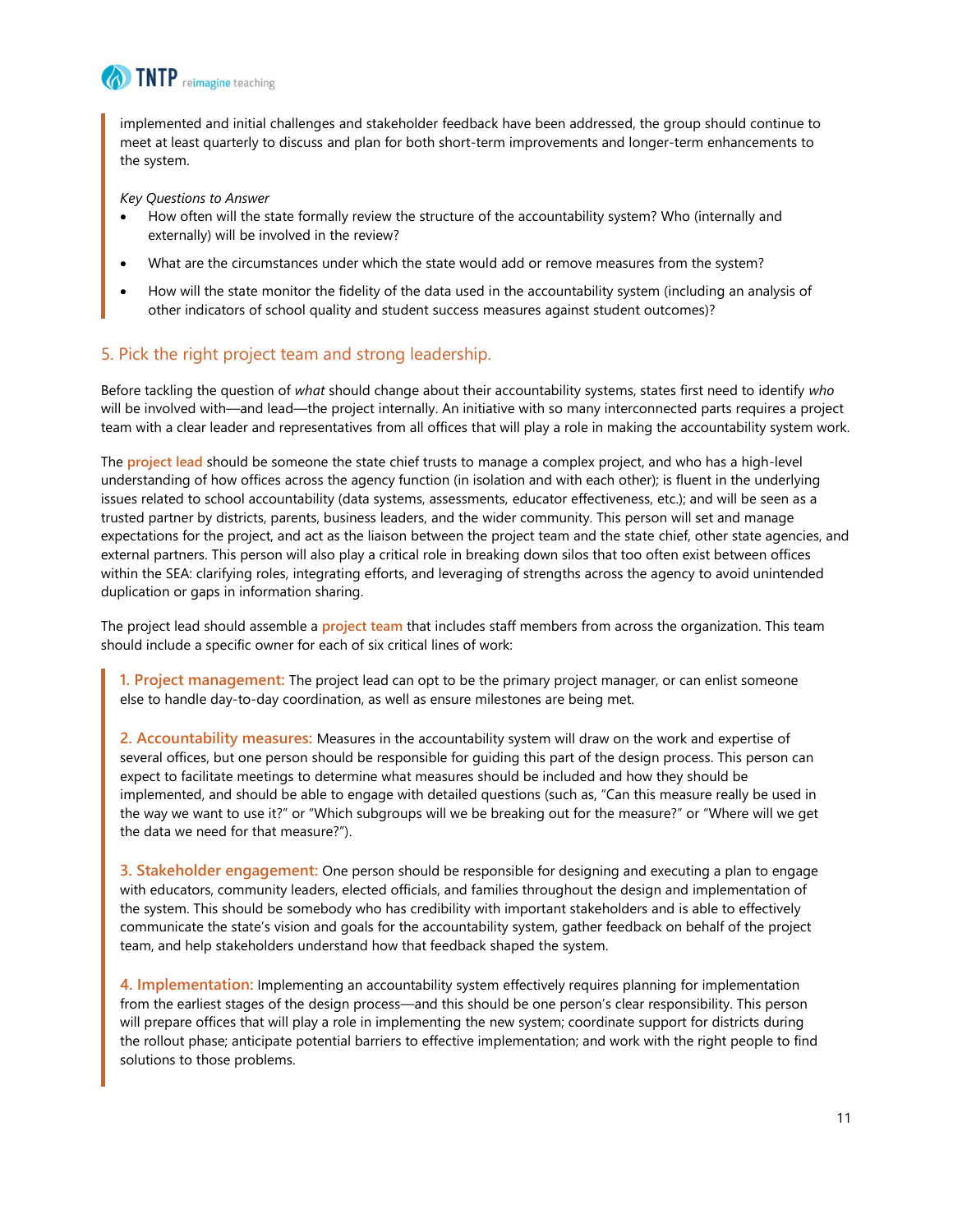

**5. Communications:** It's critical that states explain the changes to their accountability systems clearly, especially in light of the controversy that tends to surround them. A representative from the agency's communications office should be part of the project team from the beginning and should be in charge of crafting a strategic communications plan to help build understanding and support for the new system. The plan should address inter-agency communications to keep all offices informed about the project; inter-governmental communications throughout design and implementation; and a public relations strategy (including media engagement and direct public communications). This person will also support the stakeholder engagement lead in creating any publicfacing materials.

**6. Financial & Resource Allocation:** Developing, implementing and managing the ongoing operation of an accountability system has significant financial and resource allocation implications. It's important to have a clear understanding of where the resources will come from to support the development process, to improve data systems, and to support districts in implementing the new system. A senior member of the agency who is involved with the internal budget and with budget appropriations should be engaged from the onset to inform the team of what is possible and to advocate for any additional resources or shifts in resources.

In identifying the project team and leaders for each line of work, the project lead should generally look to the office or person who leads a particular strand of work for the agency as a whole: in other words, the heads of educator effectiveness/evaluation, interventions/turnarounds, data systems, professional development, agency budgeting, district support services, government relations, family engagement, and communications. However, every state context is unique, and the project lead should consider the appropriate level of involvement needed from different offices within the agency.

The state chief and project lead should also work together to determine whether the project lead will have sole oversight of the project or will be part of larger internal steering committee. Having a single leader could make the design process more efficient, but a committee can bring diverse points of view and a wider range of expertise to the table. Which approach is best for a particular state largely depends on the scope of the changes being contemplated and inter-agency dynamics. Whatever its structure, though, it's crucial that this team—which can be fewer than five people if one person oversees multiple strands of work—coordinates and communicates regularly about progress and challenges.



States often skip thinking through the project team entirely when tackling complex initiatives. A subtler but no less costly mistake, though, is bringing representatives from all the relevant offices to the table just once at the start of an initiative—or a handful of times throughout the process—instead of making them part of a long-term project team. One-time or ad hoc meetings aren't enough to achieve the level of coordination required to design and implement an accountability system well—and are a recipe for big problems down the road. In fact, it's essential that the project team prioritizes meeting regularly during planning and development, and continue to meet regularly even after the initial design and rollout of the system, to help oversee ongoing improvement and the incorporation of new measures over time.

*Key Questions to Answer*

- Who is the project lead?
- Will this person be the sole leader, or part of a steering committee?
- Who will lead each strand of work (see sample worksheet below)?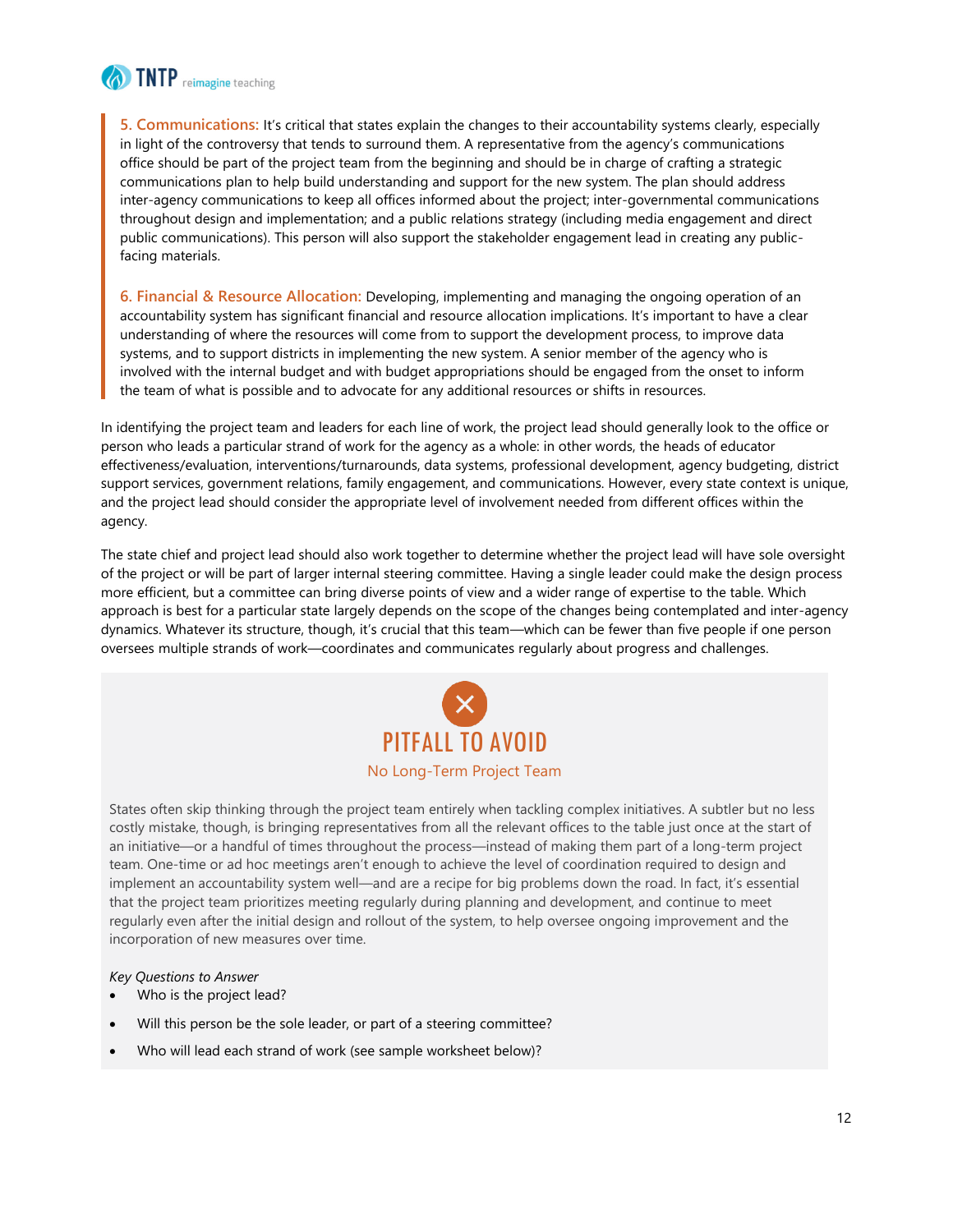

# STATE ACCOUNTABILITY SYSTEM:

| Project Design Team & Plan                         |                 |                        |                             |  |
|----------------------------------------------------|-----------------|------------------------|-----------------------------|--|
| <b>Item</b>                                        | <b>SEA Lead</b> | <b>Supporting Team</b> | <b>Key Responsibilities</b> |  |
| <b>Project Management</b>                          |                 |                        |                             |  |
| Accountability<br><b>Measures</b>                  |                 |                        |                             |  |
| Stakeholder<br>Engagement                          |                 |                        |                             |  |
| Implementation                                     |                 |                        |                             |  |
| Communications                                     |                 |                        |                             |  |
| <b>Financial and</b><br><b>Resource Allocation</b> |                 |                        |                             |  |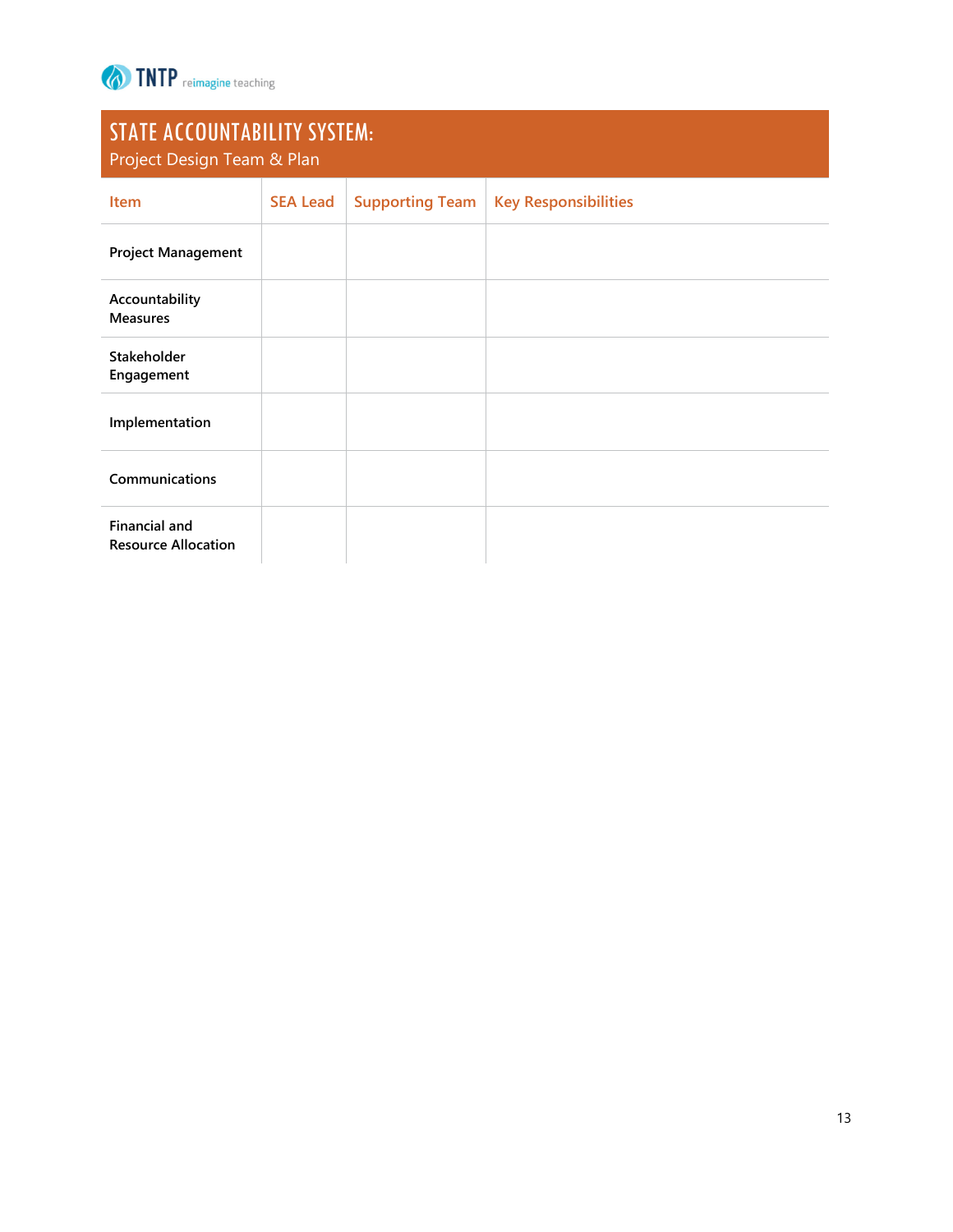

## <span id="page-14-0"></span>**Part 2: What to Measure**

Among the more significant changes in ESSA is the increased flexibility given to states around which measures to include in their accountability systems. In particular, states have almost total discretion over which (and even how many) other indicators of school quality and student success measures to include to supplement the required direct measures of student achievement, as long as they can demonstrate how those measures link to the law's goal of measuring "school quality and student success."

Selecting these measures gives states one of the best opportunities they will have in the coming years to advance their theory of action and their larger vision—because what the accountability system measures is what schools will focus on most closely. As a practical matter, these choices, built on the groundwork laid during the design process, will essentially become a state's working definition of a "great school." More than any other part of the process, this one will determine whether a state emerges with a system that reflects the values of their communities and gives more students a fair shot at a great education.

As we discussed in Part 1, states should use the design of their new system as an opportunity to map out their ideal system of the future and then map that against what is possible and appropriate today. In selecting measures, states may want to begin to collect data on some measures that will not yet have significant or any weighting as a means to test measure or indicator efficacy and to monitor factors that are important to overall school level success. Critically, states will need to consider the appropriate balance of a holistic picture of school quality and student success with the need for simplicity, transparency and accessibility. This balancing act will lean to limiting the number of factors weighted in the accountability system, but states can and should collect data on other factors whose purpose is to function as part of a system of continuous learning. Through this process, states may find factors, over time, that are better predictors of student success that can be added or substituted into the accountability system in the future, as well as factors that may continue to sit outside the accountability system but are worth pursuing through other reporting systems and/or policies.

The "right" mix of other indicator measures for the purposes of accountability—and, at least in the long run, states should include several measures—will ultimately depend on each state's unique context and theory of action. However, we believe all states should strongly consider including three categories of measures, because of their strong connection to school quality and student success:

- **Consistently great teaching:** Nothing a school can do for its students matters more than giving them great teachers. Research and experience have proven it time and again. **We believe every state should include the most important measure in this category: equitable access to effective teachers.**
- **Healthy school culture:** Culture—the environment in which teachers teach and students learn—is critically important because it has such a large impact on almost every aspect of a school, from instruction to behavior. It even shapes students' expectations for how they interact with the world outside school, and how the world interacts with them. Research has also shown that a school's culture can be a leading indicator of teacher retention and student achievement. States should explore multiple measures that collectively paint a clear picture of school culture—ideally to roll out with the initial redesign of their systems, but if not, to phase in over time.
- **Access to opportunity:** States should consider adding additional measures, such as course access and postsecondary completion rates, which focus schools on creating equitable opportunities for all students.

In the following pages, we offer a menu of specific measures states could consider in each of these categories, all of which focus on important factors that contribute to school quality and student success. **These lists are not intended to be exhaustive or prescriptive, but rather a starting point** to help states find a collection of measures that advance their theory of action while keeping the focus squarely on school quality and student success.

Many of these measures will require new data or new ways of gathering and using information. Some present varying levels of challenges for SEAs to address or consider, including how to disaggregate data, particularly in smaller schools, and some may be better utilized for data collection purposes for the time being. During the process of selecting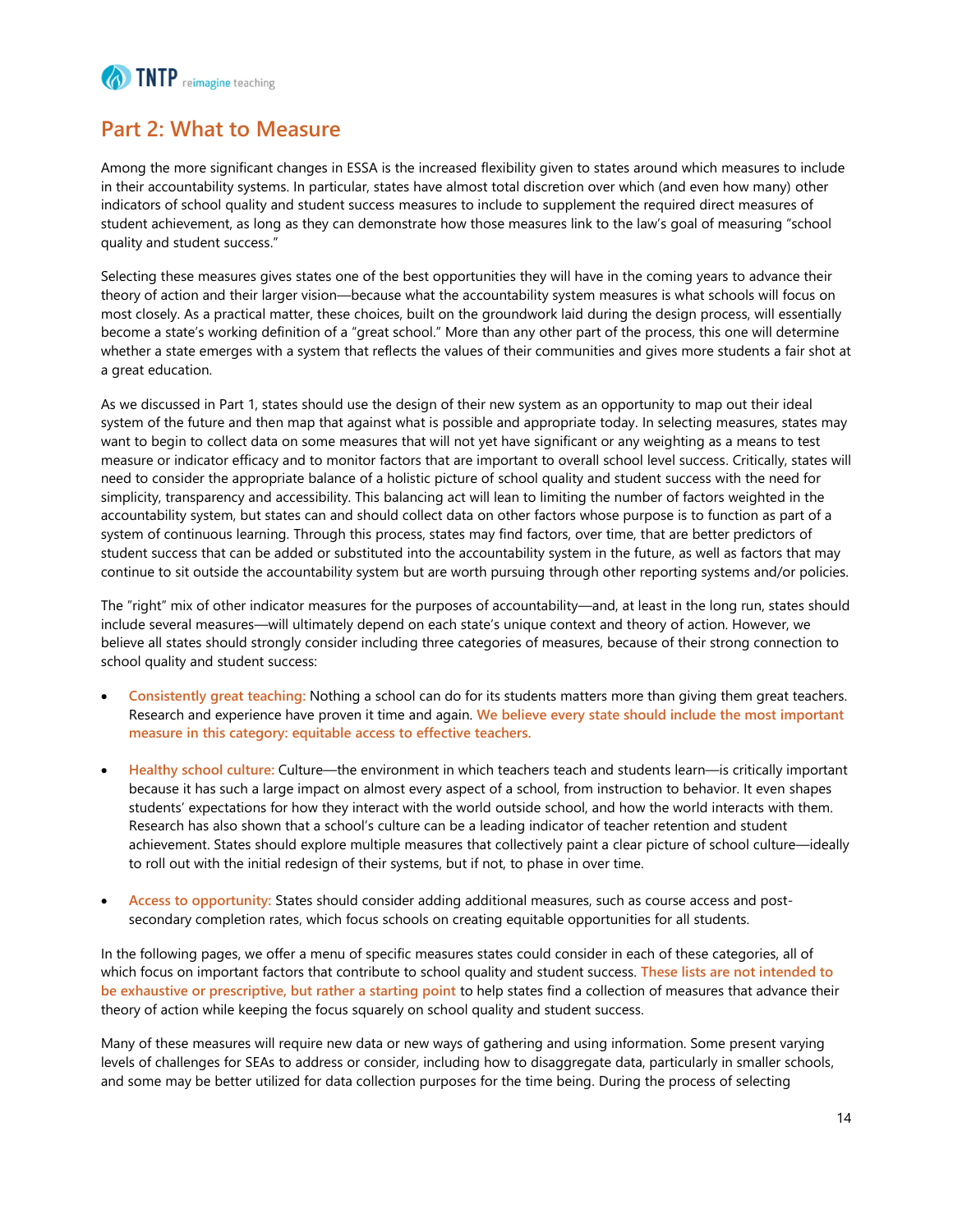

measures, however, both challenges and potential solutions should be considered so that over time states can build toward the system that truly captures what is important for all students to succeed. Ultimately, the system should be used to press school leaders to think boldly and creatively about how they utilize and support their teachers, the kind of school culture they create, and the equity of opportunities given to their students.



Any potential accountability measure should satisfy several criteria:

- Is the measure (or combination of measures) linked to school quality and student success? In other words, does research or experience suggest a clear link to student achievement or a leading indicator of student achievement?
- Can the measure meet the disaggregation requirements in the statute?
- Does the measure help monitor the state's theory of action by focusing on at least one of the results the state wants schools to produce for students?
- Does the state have (or can it reasonably create) the data systems and collection processes to implement the measure in a way that creates accurate and meaningful differentiation among schools?
- Can the state avoid or mitigate damage the measure might cause to a key initiative (by stirring up public controversy, for example), or any potential unintended consequences/incentives (e.g. inaccurate inputs, overly burdensome requirements at the local level or inflation stemming from the stakes to be attached)?
- Can the state implement the measure in a way and with such weighting that doesn't unduly penalize schools or districts for factors they can't directly control?

Based on the collection of measures that clears these hurdles, states can design their "ideal" system (as discussed in the previous section). They can then determine which measures should be implemented right away, and which would be better saved for future years—because the necessary data is not yet available, for example, or simply to avoid overwhelming schools with too many new measures at once without sufficient time to build buy-in. It's important, however, that states still develop specific plans for implementing any measures they plan to incorporate later, and integrate these plans into the continuous improvement cycle for the system as a whole.

#### <span id="page-15-0"></span>Category #1: Consistently Great Teaching

l

**AVAILABILITY:** Measures and data should be available in all states. <sup>2</sup>

**ACTION:** All states should plan to include at least one measure from this category now, especially one relating to equitable access to great teachers.

Over the last decade, there's been a growing appreciation of the power of great teaching. Research and experience have proven beyond any doubt that learning from great teachers—or even one great teacher—can benefit students in ways that reverberate for the rest of their lives. Students who get to learn from even one exceptional teacher during their K-12

 $<sup>2</sup>$  Many states have data from their educator effectiveness systems. As part of their educator equity plan, all states are required to have</sup> means of ensuring equitable access to effective teachers.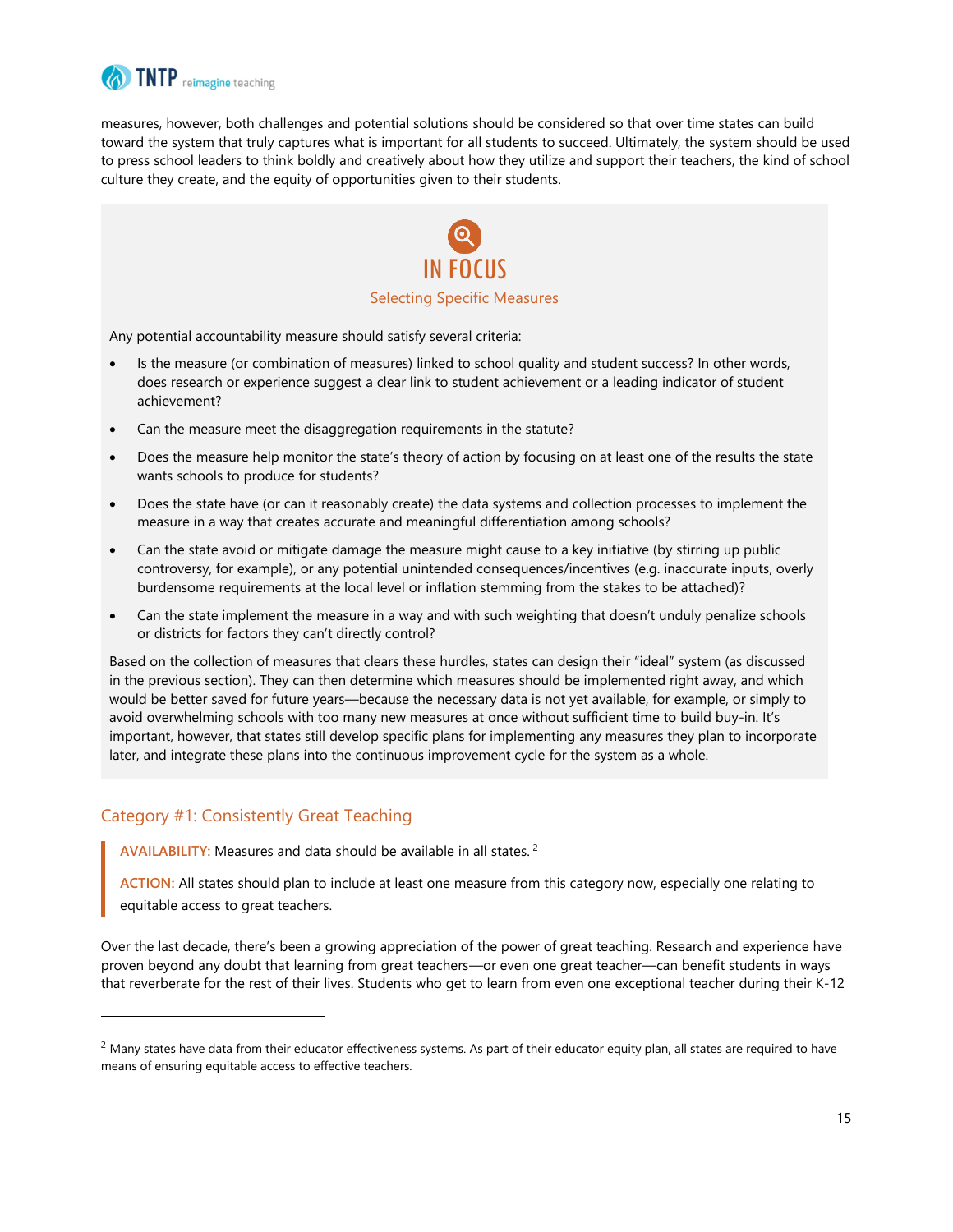

career are more likely to attend college, earn a higher salary, and save for retirement. In other words, great schools rest on a foundation of great teaching.<sup>3</sup> On a more practical level, this category is almost certain to align with any strong statewide vision for public education, and can be measured with data most states either already collect or will need to collect to satisfy other provisions of ESSA.

That's why we believe **consistently great teaching** should be a cornerstone of any accountability system. We strongly recommend that every state include at least one measure from this category—and, specifically, that they consider including a measure around the equitable distribution of great teachers.



Any measure of consistently great teaching depends on two things: a common, statewide definition of great teaching, and a way for every school to accurately identify great teachers and distinguish them from others. States with a teacher evaluation system that already meaningfully differentiates teacher performance can use evaluation results as the basis for these measures. In states without a meaningful evaluation system, or where using evaluation ratings for school accountability purposes isn't possible, leaders should still clearly define teacher effectiveness for the purposes of accountability measures as the demonstrated ability to ensure that students meet challenging state academic standards. They should also spell out the kinds of evidence schools should use to identify great teachers, ensuring that objective measures (like data on student progress or data gathered from student surveys) supplement more subjective ones (like classroom observations) wherever possible. Ultimately, accountability measures around teacher quality are useless if schools can't accurately and meaningfully differentiate teacher performance.

#### **Recommended Measure: Equitable Access to Excellent Teachers**

Whether all students are getting the same opportunity to learn from great teachers is one of the most important questions a state can ask about the quality of its schools. Research has long shown that students who need great teachers the most—low-income students and students of color, who tend to face the greatest academic challenges—are least likely to get them.<sup>4</sup> This is an issue ESSA already requires states to report on outside the context of accountability systems, which means all states should be able to include it as measure for other indicators of school quality and student success. Accountability systems can and should help spotlight the all-too-common inequities in access to excellent teachers and encourage districts to address them—and it's why this is the one specific measure we strongly urge all states to include in their systems.

#### *What to Measure*

l

Beginning in 2015, through its Excellent Educators for All Initiative, the U.S. Department of Education began calling for states to create plans to ensure that all students have a chance to learn from great teachers. In particular, the Department's May 2016 proposed regulations require states to report annually on any instances where ineffective teachers are disproportionately teaching minority students in Title I schools, and create a plan to remedy these gaps.

 $3$  See, for example, the 2011 Chetty/Friedman/Rockoff study of the long-term impacts of teachers: [http://www.rajchetty.com/chettyfiles/value\\_added.pdf.](http://www.rajchetty.com/chettyfiles/value_added.pdf) 

<sup>&</sup>lt;sup>4</sup> One good summary is available in a 2014 Center for American Progress report, "Attaining Equitable Distribution of Effective Teachers in Public Schools": https://cdn.americanprogress.org/wp-content/uploads/2014/04/TeacherDistro.pdf.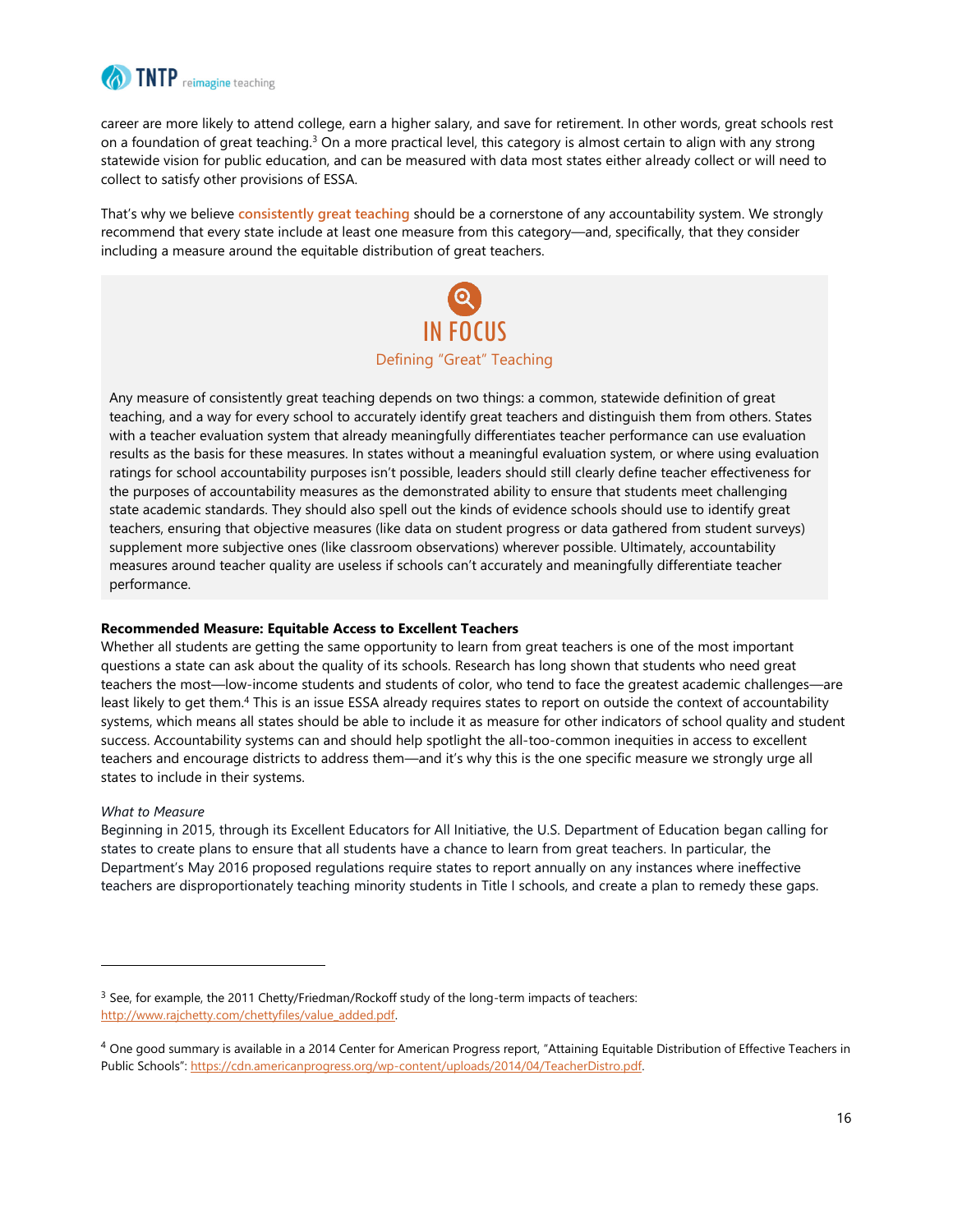

States should incorporate their equity plans into their accountability system, using the data to help districts create timespecific goals for closing gaps in equitable access to effective teachers.<sup>5</sup>

#### *Key Considerations:*

States should ensure that their definitions of effective teachers are based on objective measures of a teacher's impact on student learning whenever possible. ESSA eliminates Highly Qualified Teacher requirements, which previously forced states to consider teachers' qualifications and experiences as proxies for performance in the classroom—something they should no longer do. Although ESSA's educator equity plan still requires some consideration of "out-of-field" and "inexperienced" teachers, these provisions need not be included for purposes of a state's accountability system.



Tennessee's equity plan provides an example of how a state can use data already being collected to ensure more equitable access to highly effective teachers.<sup>6</sup> Tennessee defines and measures its distribution of highly effective teachers using the results of teacher evaluations that include objective measures of student growth and achievement. Notably, Tennessee's use of The Tennessee Value-Added Assessment System (TVAAS), which measures the impact schools and teachers have on students' academic progress empowers the state to pinpoint equity gaps down to the school level—a level of detail that can help state, district, and school officials quickly identify struggling schools or groups and position state and district leaders to suggest strategies to address those gaps.<sup>7</sup>

#### **Potential Measure: Retention of High-Performing Teachers**

Retaining as many great teachers as possible is a critical part of giving more students the quality of instruction they need and deserve. Yet in a 2012 study (*The Irreplaceables)*, TNTP found that many schools struggle to retain high-performing teachers that they should be able to keep, and usually replace these teachers with others who are less effective.<sup>8</sup> States can help hold schools accountable for taking common-sense steps to keep their best teachers in the classroom—steps as basic as actually telling these teachers they're doing a great job and asking them to return for another year.

#### *What to Measure*

l

Districts could be required to report on teacher retention rates by effectiveness level, and could propose their own goals for the retention rate of high-performing teachers that the state approves. We recommend setting goals at the district level because district leaders have the best understanding of past retention trends and the factors that affect retention in their communities. Goals should take this information into account: for example, a goal to retain 80 percent of high-

<sup>&</sup>lt;sup>5</sup> The Education Trust has published a useful guide for creating equitable access plans[: https://edtrust.org/resource/achieving-equitable](https://edtrust.org/resource/achieving-equitable-access-to-strong-teachers/)[access-to-strong-teachers/.](https://edtrust.org/resource/achieving-equitable-access-to-strong-teachers/) 

<sup>&</sup>lt;sup>6</sup> The Education Trust has published a useful guide for creating equitable access plans[: https://edtrust.org/resource/achieving-equitable](https://edtrust.org/resource/achieving-equitable-access-to-strong-teachers/)[access-to-strong-teachers/.](https://edtrust.org/resource/achieving-equitable-access-to-strong-teachers/) 

 $^7$  In 2016, Tennessee had to suspend the administration of their new TNReady test, one of the sources of data for TVAAS, when the test's developer's online platform suffered a network failure. The collection and use of value-added data will resume going forward, but the decision to pause left a short-term gap in certain data. As with all systems or policies, states may need to make temporary or long-term adjustments in response to factors outside of their control and other developments in the field.

<sup>8</sup> See TNTP's 2012 study, *The Irreplaceables:* [http://tntp.org/irreplaceables.](http://tntp.org/irreplaceables)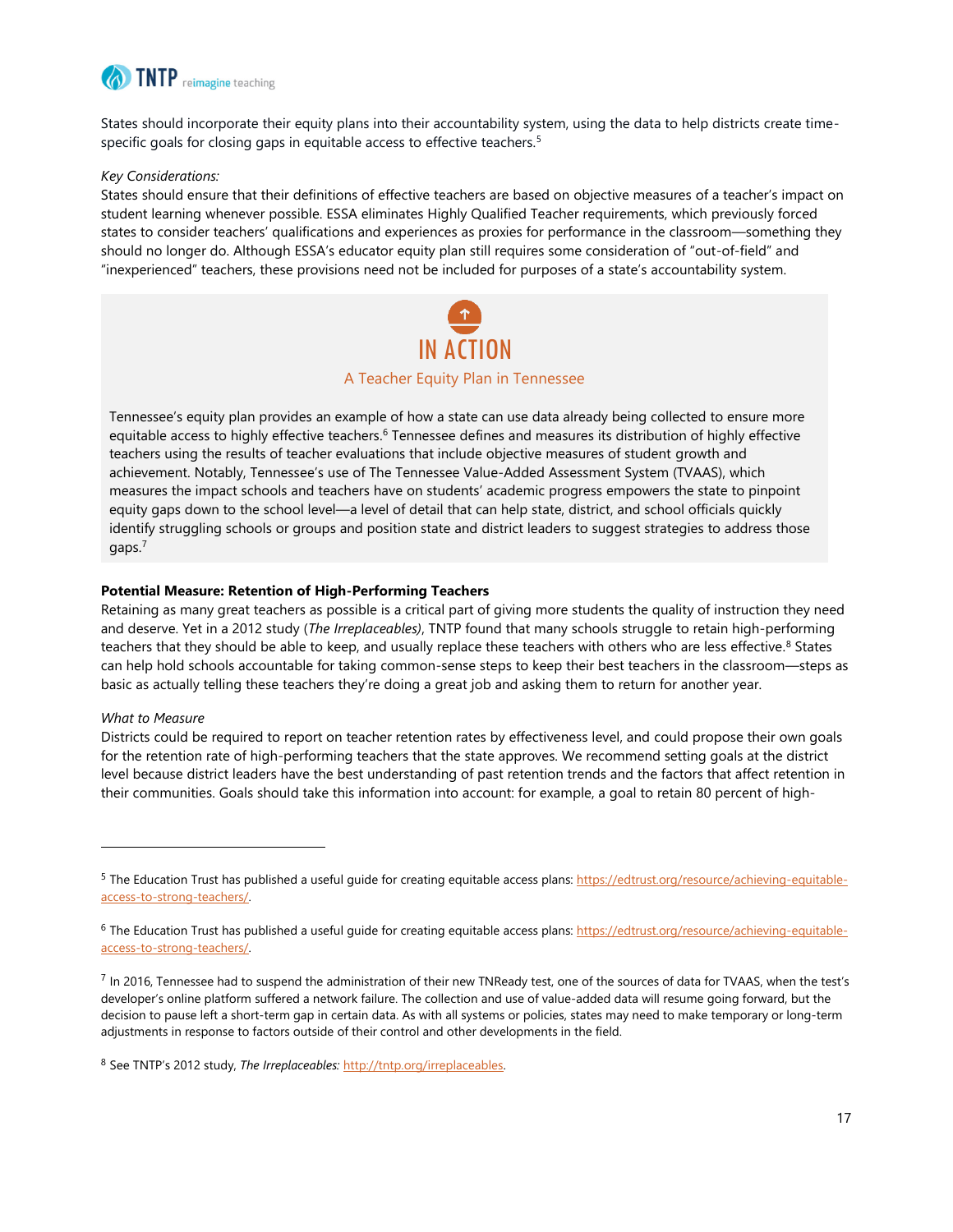

performing teachers wouldn't help a district where the rate is already 90 percent, but may be too ambitious for a district that currently retains 60 percent of its best teachers.

#### *Key Considerations*

Including this measure could create momentum for reforming many of the current obstacles to retaining top teachers, like quality-blind layoff rules and compensation systems that provide almost no recognition for outstanding classroom performance. In the short run, though, it's important that retention goals don't penalize district and school leaders for policies they can't directly control.

#### **Potential Measure: Access to Professional Development That Works**

Helping teachers improve their instruction could significantly boost the overall quality of teaching in schools and districts. That's why most school systems already devote a huge amount of time and resources to professional development and other teacher improvement efforts. Yet as research by TNTP and others has shown, there's no evidence that any current approach to professional development consistently helps teachers become more effective.<sup>9</sup> States can help push districts and schools to try new approaches to teacher improvement and focus their investment on efforts that show the most evidence of improving teacher performance.

#### *What to Measure*

In the long run, states should work with districts to set targets for the percentage of teachers who improve their performance from year to year. Because so little is known about how to actually help teachers improve, though, states may initially want to focus on encouraging policies and systems that allow for greater innovation in professional development, paired with a focus on tracking the results. For example, states could set requirements for an inventory of their current teacher improvement efforts, assess the extent to which each one is helping teachers improve in a measurable way, and what decisions are made at the district versus school level. Goals in subsequent years could revolve around whether districts are adjusting their professional development spending on initiatives that are producing the most promising results.

#### *Key Considerations*

l

- States should ensure that goals don't penalize schools or districts for trying new approaches to professional development. It's fine if a district tries a new approach that doesn't pan out; the goal is to encourage districts to stay focused on the results of new initiatives and only scale up those that are really working. As better data on what's working becomes available, states should consider revising goals around this measure accordingly, including considering whether the data collected is appropriate for accountability purposes.
- Because many states and districts currently have limited information about the connection between specific professional development offerings, teacher performance, and student outcomes, and because schools may have limited agency over much of the development offered, states can collect data and begin setting goals even without assigning weighting in accountability systems to this measure. As more information and better data become available and schools have more control over the professional development offered, states should revisit inclusion of the measure and its role in accountability. If included in the future, this measure shouldn't stand on its own as the sole indicator of "consistently great teaching," since it doesn't directly measure whether enough students have access to teachers who are already effective.

#### **Potential Measure: Teacher Diversity**

Recent studies suggest that students are better off when they have opportunities to learn from teachers with a variety of backgrounds and personal experiences. That's why schools should strive to build a teacher workforce that's not only effective, but reflects true racial, ethnic, gender, and other types of diversity. States can help make this happen by using the accountability system to help monitor and increase focus on teacher workforce diversity.

<sup>&</sup>lt;sup>9</sup> See TNTP's 2015 study, The Mirage: [http://tntp.org/mirage.](http://tntp.org/mirage)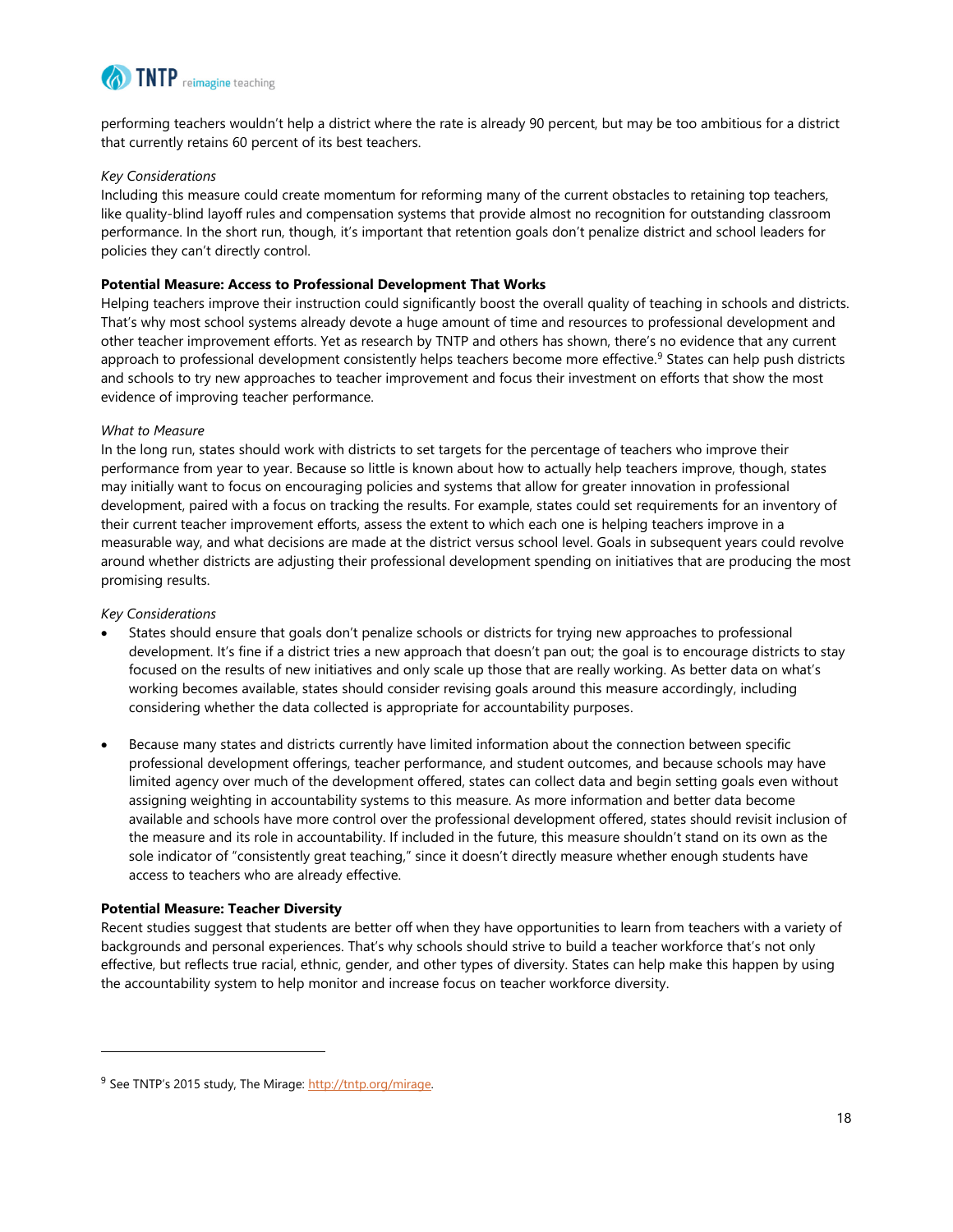

#### *What to Measure*

States could use existing baseline data on teacher demographics to set diversity goals at the school and district levels. Alternatively, they could simply require that schools report on teacher diversity across a number of dimensions (race, ethnicity, and gender, for example, along with retention rates broken out in the same way) and create a plan for improving or maintaining the diversity of their staff.

*Key Considerations*

l

- States that choose to include this measure should make it one of several in the "consistently great teaching" category. In particular, it should not replace measures of teacher effectiveness, such as the one concerning equitable access we recommend above.
- District-level trends, while important, may mask discrepancies at the school level. To the extent that it is feasible, states should also focus on trying to pinpoint accurate trends in teacher diversity at the school level so that the information collected is as useful as possible in creating and supporting diverse teams of teachers in schools across the state.

#### <span id="page-19-0"></span>Category #2: Healthy School Culture

**AVAILABILITY:** Measures available in some states and from third parties. Some data available but may not yet exist in all schools.

**ACTION:** States should work aggressively to implement some measures now, and begin building others to allow for a broad assessment of this category in the future.

A school's culture goes a long way toward determining what kind of experience students and teachers have every day. And a **healthy school culture**—one that helps everyone in the school community reach their full potential—is another important precondition for school quality and student success. For example, several studies have linked specific elements of school culture to student achievement, including one 2011 analysis that attributed 50 percent of the variation in school effectiveness to cultural factors.<sup>10</sup> In recent years, studies by TNTP have shown that school culture can be a valid leading indicator of both teacher retention and student achievement. Furthermore, our conversations with teachers and students across the country have made it clear that a healthy school culture can help promote rigorous academics.

States can use their accountability systems to help schools reflect on their current culture and focus on ways to make it stronger. To build an accurate and complete understanding of each school's culture, states should expect to include multiple perspectives and measures in this category—a combination that aligns with their theory of action and collectively creates a strong link to school quality and student success. Below, we suggest a few measures states might consider as a starting point, but our list is by no means exhaustive. States will likely find that they can begin implementing this category right away, but those without the capacity to collect sufficient data in time should still consider incorporating it in the future.

<sup>&</sup>lt;sup>10</sup> See the 2012 Fryer/Dobbie study, "Getting Beneath the Veil of Effective Schools": http://scholar.harvard.edu/files/fryer/files/dobbie\_fryer\_revision\_final.pdf.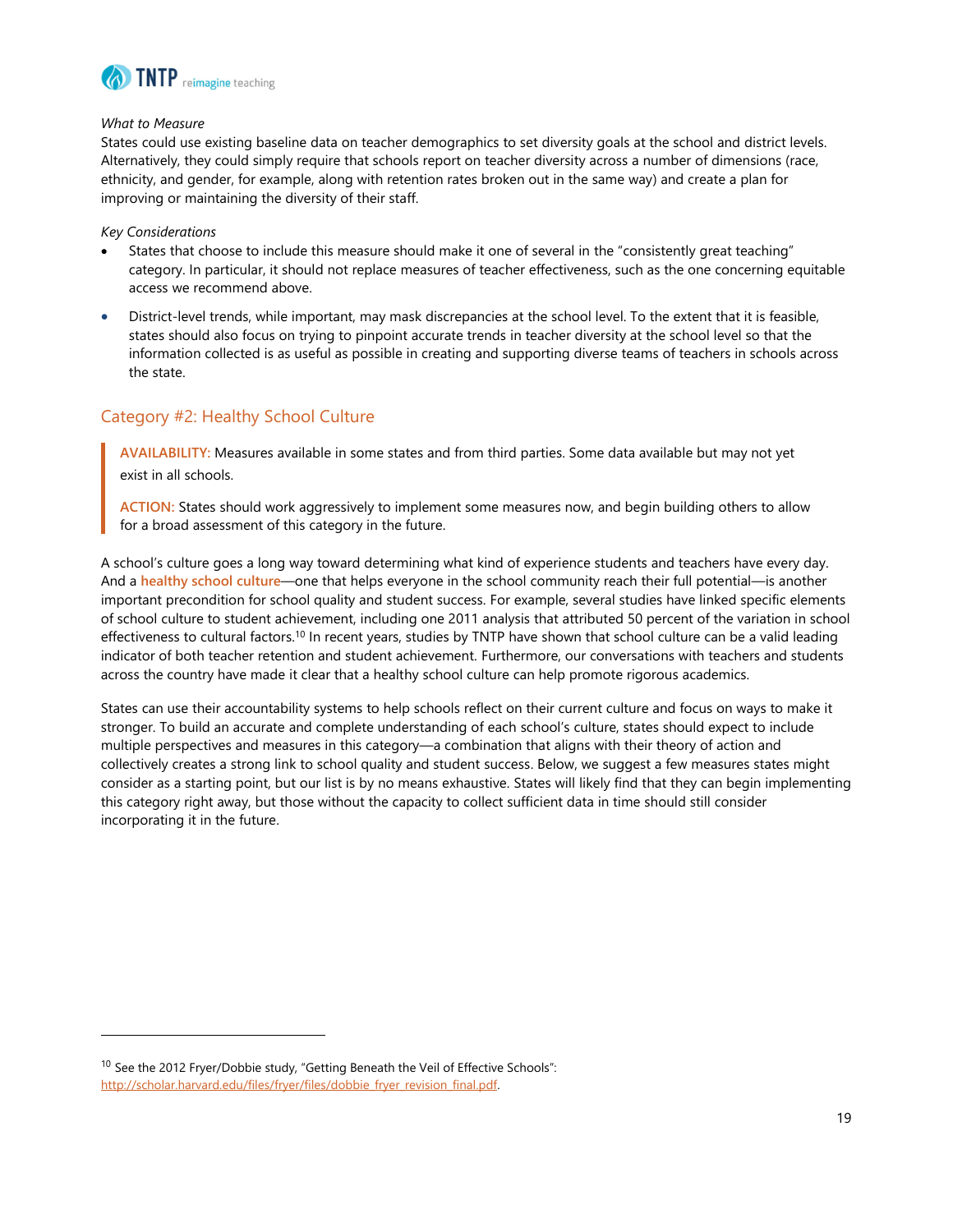



School culture is fundamentally about relationships—between the adults who work there and the students they serve, between school staff and the students' parents and caregivers, and among the students themselves—and the extent to which those relationships are supporting the outcomes the state defines as the hallmarks of great schools. It's important for states to examine the many facets of those relationships. For example, have principals invested teachers in clear expectations for great instruction? Do teachers hold clear and consistently high expectations for students? Do they have access to professional development opportunities that help them improve their teaching? Do they feel that their working environment is safe and secure?

On the other side of the equation, do students believe that their teachers and school leaders respect and care about them? Do they feel challenged enough in school? Do they believe their school serves a real purpose in their life? Do they feel safe? Is there a positive peer culture among students, and do they have meaningful opportunities to be leaders in their classrooms and within the school?

Parents and guardians are also a vital part of school culture, and can provide valuable perspectives on everything from the quality and regularity of communication exchanged with their child's teachers (or the school generally) to the opportunities they have to participate in and contribute to their children's learning. For example, do parents feel welcomed when they come to campus. Are they fully informed about how their kids are doing in school?

#### **Potential Measure: School Culture Surveys**

One of the best ways to assess a school's culture is to ask the right questions of the people who spend the most time there: teachers and students. Culture surveys are an opportunity to ensure that all schools are working to create the conditions most likely to promote great teaching and learning. These surveys also provide valuable data that can be used beyond the accountability system—in particular, to give school leaders concrete ideas for improvement based on what's working in similar schools. They can also become a key component of a statewide effort to engage with students, teachers, families, and other stakeholders.

Our own research suggests that teacher surveys focused on a school's instructional culture—the clarity and consistency of the vision for effective teaching and the commitment to help teachers improve their instruction—are an especially powerful indicator of student achievement in schools of all types.<sup>11</sup> We've also found that student surveys can provide a useful perspective on many aspects of school culture.

It is important to note, however, that the information generated from any survey is only as useful and as valid as the quality of the instrument itself and the state's capacity to collect and analyze the data. States should explore piloting multiple measure survey systems and analyze data to consider incorporating and attaching weighting in the future once confidence in the instrument(s) and state capacity has been established.

#### *What to Measure*

l

Implementing different forms of school culture measures could involve surveying all teachers annually about their school's culture, surveying students about their experience in the class and school community, asking parents specific questions about their interactions with the school and leaders, or a combination of all three. States could report key results and trends over time of these surveys, in aggregate, in a way that's easy for stakeholders to understand, and

<sup>11</sup> See TNTP's 2012 report, *Greenhouse Schools*[: http://tntp.org/publications/view/retention-and-school-culture/greenhouse-schools](http://tntp.org/publications/view/retention-and-school-culture/greenhouse-schools-how-schools-can-build-cultures-where-teachers-thrive)[how-schools-can-build-cultures-where-teachers-thrive.](http://tntp.org/publications/view/retention-and-school-culture/greenhouse-schools-how-schools-can-build-cultures-where-teachers-thrive)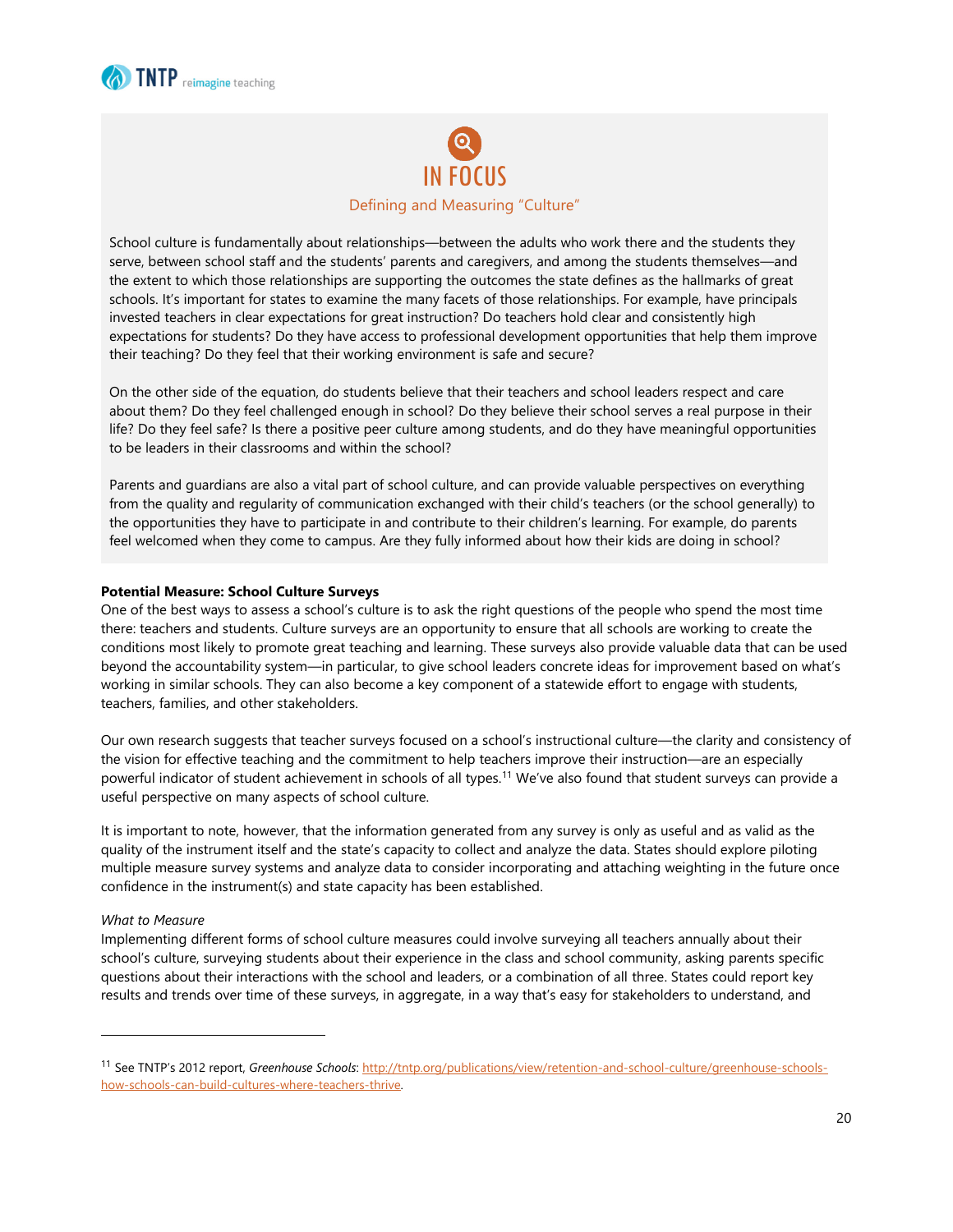

require schools to set goals for improvement based on their individual results (along with a plan for monitoring progress).



Since 2010, TNTP has administered a school culture survey, called Insight, in more than 1,300 schools in more than 25 cities nationwide. The 20-minute, independently validated survey focuses on a school's instructional culture, and on school leadership practices that contribute to a high-performing instructional team: elements such as the rigor of the hiring process for new teachers, the quality of feedback teachers receive, and how teachers collaborate with their colleagues.<sup>12</sup>

The hallmarks of strong instructional cultures are clear and common expectations for effective teaching, and support for teachers to meet those expectations. Schools with strong instructional cultures also set clear expectations for students, seek out feedback from teachers, and consistently monitor their progress against measurable student-centered goals. In other words, they prioritize student learning above all else. Notably, our research has found that schools with a strong instructional culture on average retain more of their top teachers and have\_stronger\_student\_outcomes.<sup>13</sup>

Our work with Insight has also demonstrated the power of school culture surveys as tools for school improvement. The survey gives teachers and students an opportunity to provide honest, anonymous feedback. Our reports provide comparisons to relevant exemplars, giving school leaders the information to build a school-specific roadmap for improvement.

#### **Potential Measure: Chronic Absenteeism**

Great instruction only matters if students are actually in classrooms to benefit from it. As many as 7.5 million students across the country miss 10 percent or more of the school year—and research has shown that lower attendance rates among poor and minority students are a major contributor to the achievement gap.<sup>14</sup> Since ESSA already requires reporting on chronic absenteeism in Title I schools, states will already have a solid basis for incorporating this data into their accountability systems.

#### *What to Measure*

l

States could set goals around reducing chronic absenteeism, likely by comparing schools to others with similar demographics (to account for mobility rates and long-term absences that can vary dramatically from community to community). This will likely require creating a standard "need index" for all schools statewide, and comparing chronic absenteeism among schools with similar index scores. At a minimum, district and charter leaders should have a plan to support highly mobile students to prevent them from falling through the cracks or being excluded from data in accountability measures.

 $12$  Independent validation has been conducted by RAND (Yuan and Schweig, 2016:

[http://www.rand.org/pubs/working\\_papers/WR1138.html\)](http://www.rand.org/pubs/working_papers/WR1138.html) and the American Institutes for Research (Condon, Greenberg, Swanlund, and Dubois, 2011).

<sup>&</sup>lt;sup>13</sup> See http://tntp.org/publications/view/greenhouse-schools-how-schools-can-build-cultures-where-teachers-thrive.

<sup>14</sup> See Attendance Works' 2015 study, *Mapping the Early Attendance Gap*[: http://www.attendanceworks.org/research/mapping-the-gap/.](http://www.attendanceworks.org/research/mapping-the-gap/)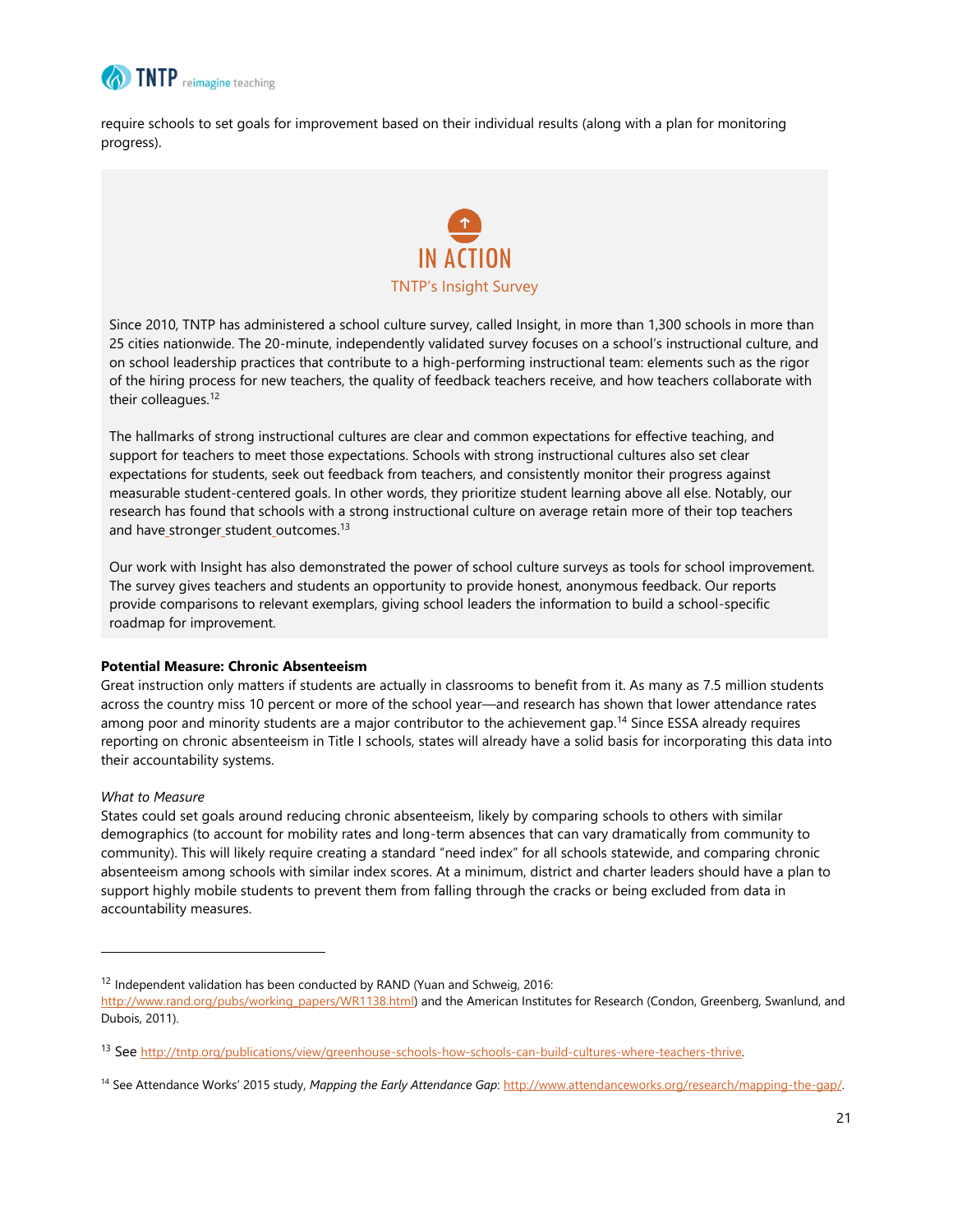

#### *Key Considerations*

It's important not to penalize schools and districts simply for serving a student population with a historically high mobility rate, or equate mobility with truancy or chronic absenteeism. States that choose to include (or even just monitor) this measure need to be sure that they're clearly identifying the circumstances of their student population and addressing causes of chronic absenteeism. Measures of chronic absenteeism should also not be confused with simply measuring attendance rates, which do not actually provide information about which students are frequently absent or about chronic absenteeism rates among specific subgroups.

#### **Potential Measure: Equitable Disciplinary Policies**

Inequities in school discipline have come into much sharper focus in recent years—most notably, the fact that African-American and Latino students are much more likely than their peers to be suspended or expelled for any given infraction, which costs them crucial learning time and can fuel the school-to-prison pipeline. More broadly, an overreliance on punitive disciplinary actions—especially those that involve law enforcement officials—is often a symptom of a problematic school culture in which teachers aren't able to do their best work and many students are disengaged. States can use their accountability systems to help focus schools on striking a better balance between maintaining safe environments and high expectations for behavior, while minimizing punitive interventions and applying their disciplinary policies equitably.

#### *What to Measure*

States could focus on the extent to which different subgroups receive more severe punishment than their peers for similar infractions. A starting point could also be to require districts and schools to create a plan to track the fairness of their disciplinary policies, focusing especially on suspensions, expulsions, and the involvement of law enforcement officials. States could set parameters around these plans: For example, they could require districts to offer training to help teachers and school leaders address more disciplinary infractions without the help of law enforcement.

#### *Key Considerations*

States that choose to include a measure on discipline need to ensure that schools and districts can track and report the necessary data in a way that's not overly burdensome. They also need to think carefully about the incentives their measures may create to underreport certain kinds of incidents.

#### <span id="page-22-0"></span>Category #3: Access to Opportunity

**AVAILABILITY:** Data for some measures available in most states or from third parties, but instruments or data for some measures may need further development.

**ACTION:** States should work aggressively to implement some measures now, and begin building others to incorporate in the future.

ESSA's flexibility around other indicators of school quality and student success measures gives states a chance to think creatively about ways to focus districts and schools on the broad goal of creating equity and access to opportunity for all students. The exact measures states include in this category will vary depending on local priorities and available data, and some states may not be able to implement this category right away. However, state chiefs shouldn't be afraid to pilot several measures and defer the decision on which ones to use for stakes (as part of the continuous improvement cycle for the system as a whole).

**Note:** States should view measures in this category as important supplemental indicators of student success. Because they don't directly measure the success of currently enrolled students, though, they should not stand alone as the only other indicators of school quality and student success measures in an accountability system.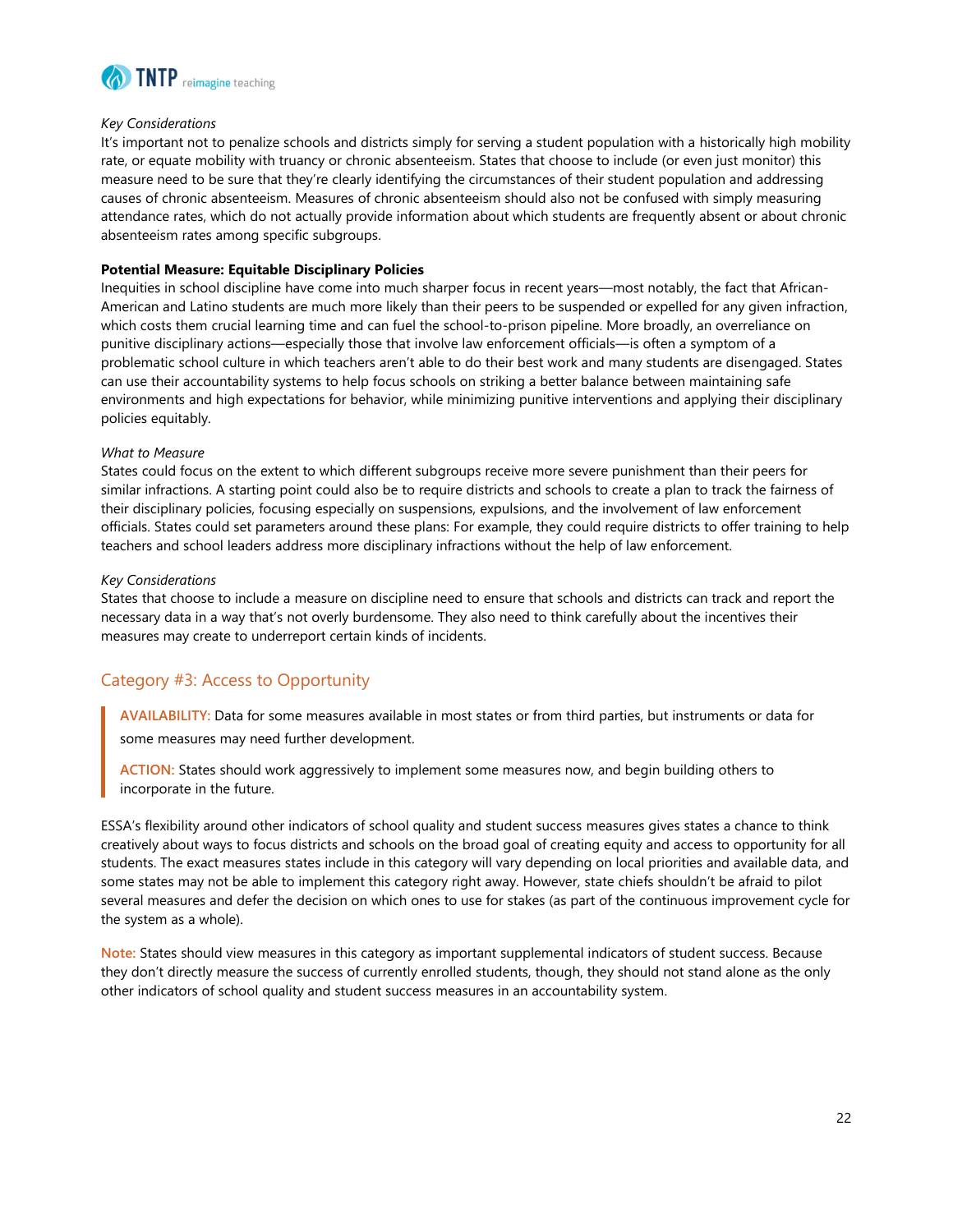

#### **Potential Measures**

- **Course access:** Do all students have access to the same variety and quality of courses—including advanced placement, STEM, art and music, and career and technical education—that could lead to college credit? Focus on measures of access, quality and student success overall and by subgroup.
- **Quality of instruction/instructional materials:** Are classroom assignments and overall instruction consistently aligned to college- and career-ready standards? Are schools using curricula aligned to rigorous state standards that have been backed by research or independent third parties?
- **Post-secondary (college and CTE) acceptance/persistence rates:** How many students are graduating from high school truly ready for success in college or a high-quality post-secondary Career and Technical Education (CTE) program? Focus on year-over-year growth in acceptance and persistence rates, overall and by subgroup.
- **Post-secondary employment above poverty:** How many students are graduating from high school with the skills they need to earn a living wage?

As states consider the measures above, they would also be well served to explore efforts to address Equity in School Funding and Integration. While these are primarily in the control of district (or state) leadership, they have a tangible effect on school quality and student success. As states find ways to address these issues at the state and district level and increase the degree of influence that school leaders are able to have through school-level actions, states may then want to consider including them as additional measures of access to opportunity.

- **Equity in school funding:** Are schools that serve students with the greatest challenges receiving the share of state and local funding they need to meet those students' needs? In states that already have policies in place to ensure that high-poverty schools receive an equal share of all state and local funding (including money earmarked for teacher compensation), this measure could serve a monitoring role. For other states, this measure could serve as a first step to ensuring true funding equity.
- **Integration:** How many students have the opportunity to attend schools that integrate communities, are racially and economically diverse, and reflect the broad diversity of the state and country?

#### <span id="page-23-0"></span>Worksheet: Selecting Measures

In selecting measures and determining the weighting for each one, states should check against the requirements in ESSA that:

- Every school receives a summative rating on a scale with at least three performance levels;
- Each indicator includes at least three performance levels;
- At least one other indicator of school quality is included that is shown to contribute to student achievement or graduation rates;
- Academic indicators are weighted significantly more than other indicators;
- Schools scoring in the lowest category for any indicator cannot get the same rating as a school scoring in the highest category.

States should also keep in mind that according to ESSA regulations, other indicators of school quality or student success cannot keep a school from being identified as underperforming if it would have been based on the required academic measures (unless the school is making significant progress in one or more of the academic measures). States will need to address this either in the determination of weighting across the academic and other indicator categories, or in their specific provisions for assigning summative ratings.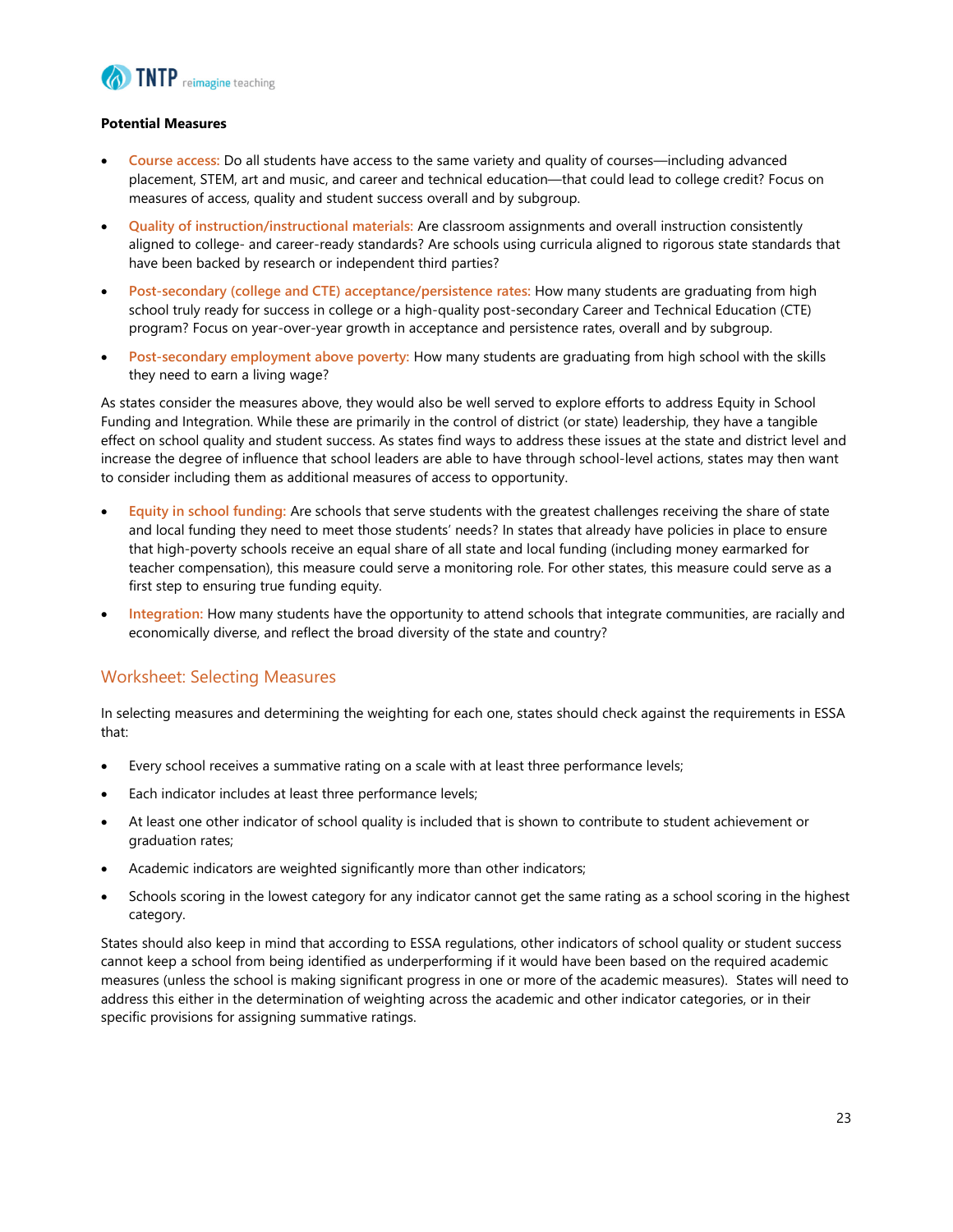

| <b>OTHER INDICATOR MEASURES</b>   |                               |                                                  |                                      |                                            |                          |                                                             |
|-----------------------------------|-------------------------------|--------------------------------------------------|--------------------------------------|--------------------------------------------|--------------------------|-------------------------------------------------------------|
| Category                          | What is<br>being<br>measured? | How does it<br>advance the<br>state's<br>vision? | Where will<br>the data<br>come from? | Any negative<br>incentives to<br>consider? | Include now<br>or later? | <b>Connection</b><br>to student<br>learning and<br>success? |
| Consistently<br>Great<br>Teaching |                               |                                                  |                                      |                                            |                          |                                                             |
| Healthy<br>School<br>Culture      |                               |                                                  |                                      |                                            |                          |                                                             |
| Access to<br>Opportunity          |                               |                                                  |                                      |                                            |                          |                                                             |

# <span id="page-24-0"></span>Sample System with Weights

| <b>ESSA REQUIRED</b>                                     |                                                                                                                       |           |  |  |
|----------------------------------------------------------|-----------------------------------------------------------------------------------------------------------------------|-----------|--|--|
| <b>Category</b>                                          | <b>Measure</b>                                                                                                        | Weighting |  |  |
| <b>All Schools</b>                                       |                                                                                                                       |           |  |  |
| <b>Academic Achievement</b>                              | Proficiency in math and reading:<br>Overall, Subgroups<br>٠                                                           | 30        |  |  |
| <b>English Language Proficiency</b>                      | Growth in proficiency among English<br>language learners                                                              | 15        |  |  |
| <b>State Test Participation</b>                          | Participation in state assessments:<br>Overall, Subgroups<br>٠                                                        | 10        |  |  |
| <b>Elementary &amp; Middle Schools</b>                   |                                                                                                                       |           |  |  |
| <b>Student Growth or</b><br><b>Other Academic Factor</b> | Growth: Increase in percent of students<br>proficient or above in math and reading<br>Overall, Subgroups<br>$\bullet$ | 15        |  |  |
| <b>High Schools</b>                                      |                                                                                                                       |           |  |  |
| <b>Graduation Rates</b>                                  | Percent of students graduating (4yr<br>cohort adjusted)                                                               | 15        |  |  |
|                                                          |                                                                                                                       | 70        |  |  |